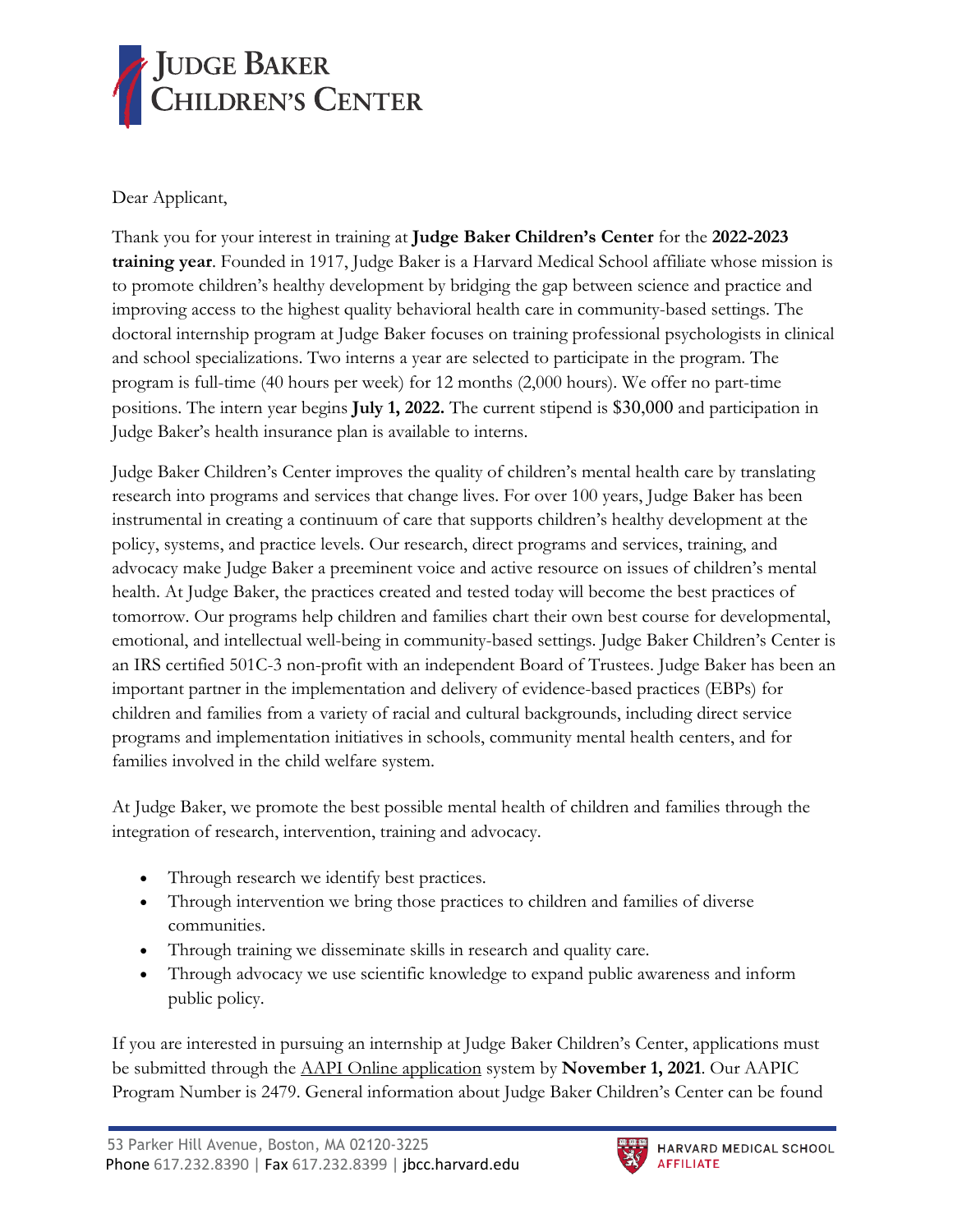on our website at www.jbcc.harvard.edu. Questions regarding the internship program can be directed to training@jbcc.harvard.edu or by contacting 617-278-4288. The internship is a member of APPIC and is accredited by the APA. Questions related to the program's accreditation status should be directed to the Commission on Accreditation:

Office of Program Consultation and Accreditation American Psychological Association 750 First Street NE Washington, DC 20002 202-336-5979 Email: apaaccred@apa.org

COVID-19 UPDATE: For the 2022-2023 training year, we expect that all programs and services will be operating normally and will not be impacted by COVID-19 precautions. However, updates will be provided to applicants as soon as they are available. Please note that all interns must provide proof of full COVID-19 vaccination to participate in the internship program.

The curriculum is designed to conform to the Massachusetts Board of Registration of Psychologists requirements for internship experience.

Sincerely,

Daniel M. Cheron, Ph.D., ABPP Chief Psychologist Judge Baker Children's Center Instructor in Psychology, Harvard Medical School 53 Parker Hill Avenue, Boston, MA 02120 www.jbcc.harvard.edu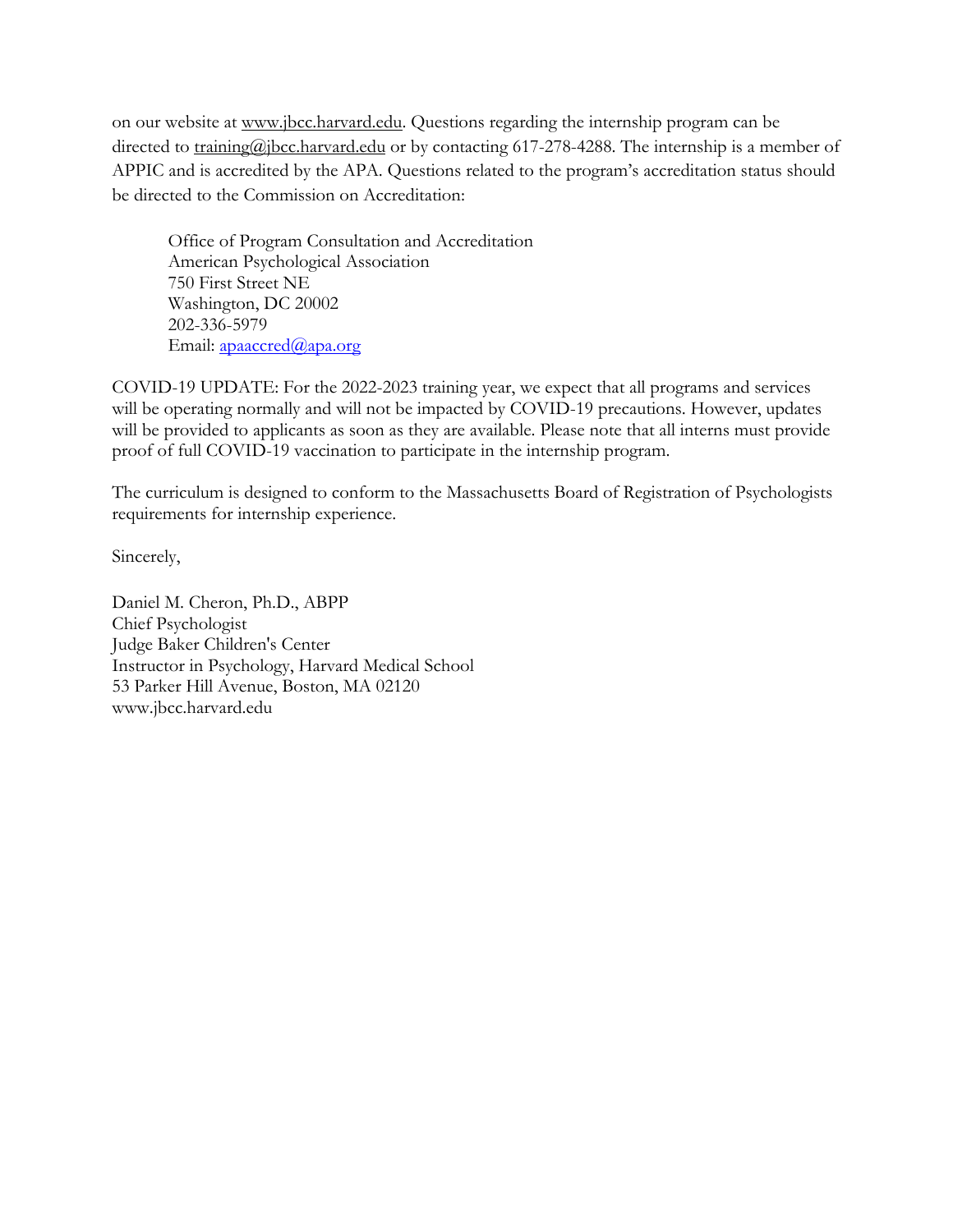# **THE DOCTORAL PSYCHOLOGY INTERNSHIP PROGRAM AT JUDGE BAKER CHILDREN'S CENTER**

**2022-2023 Training Year Brochure**





HARVARD MEDICAL SCHOOL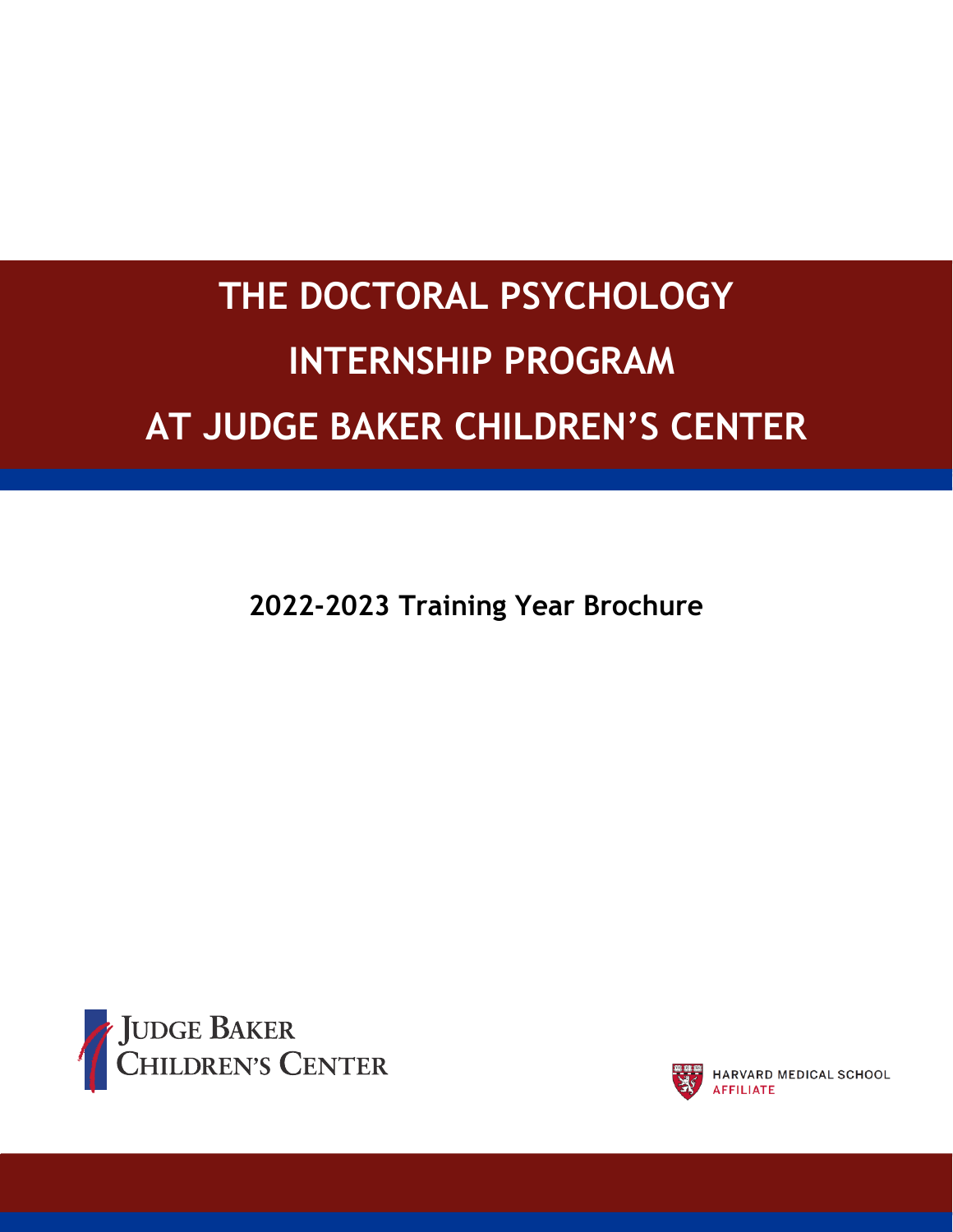# **INTRODUCTION**

Judge Baker Children's Center has a long history of training influential professionals in the field of children's mental health. The original doctoral psychology internship was started at Judge Baker in 1949 and became one of the oldest internships accredited by the APA seven years later in 1956. In 1998, a change in institutional priorities at Judge Baker resulted in the transferring of the internship program to the leadership at Boston Children's Hospital, where it continues today. However, Judge Baker has renewed its commitment to offering doctoral training for professionals in psychology and initiated a new independent internship program in 2017.

# **Aim and Goals of the Training Program**

Our approach to professional training helps improve the quality of services for children and their families by developing trainees into outstanding professionals. Using competency-based learning strategies, interns spend the year embedded in our direct service programs building advanced skills to help children succeed. **The overall aim for the internship at Judge Baker is to train professional psychologists to develop the skills and knowledge in clinical and school psychology to support the healthy development of children and families.** The training program follows a scientist-practitioner model in which clinical practice is informed by science and empirically supported treatments which, in turn, leads to the generation of further research and evaluation.

This is accomplished through five main foundational goals for the internship:

- 1. To foster competence in the application of research and evidence-based principles to the practice of all professional psychology activities;
- 2. To develop the communication and interpersonal interactions skills necessary to facilitate change in children and families;
- 3. To enhance ethical and legal decisions-making skills;
- 4. To demonstrate the awareness, knowledge, and skills to facilitate sensitive practice toward cultural and individual differences in working with diverse individuals, groups, and communities;
- 5. To nurture professional values, attitudes, and behaviors consistent with the field of professional psychology.

The training aim is also accomplished through four functional goals for the internship:

- 6. To train psychologists competent in the clinical diagnostic assessment of children, adolescents, and families in a range of clinical and school settings;
- 7. To train psychologists competent to provide evidence-based programs and practices for children, adolescents, and families;
- 8. To train psychologists competent in the knowledge of supervision models and the skills necessary for effective supervision;
- 9. To train psychologists competent in the consultation and inter-professional skills to facilitate effective collaboration with other professionals.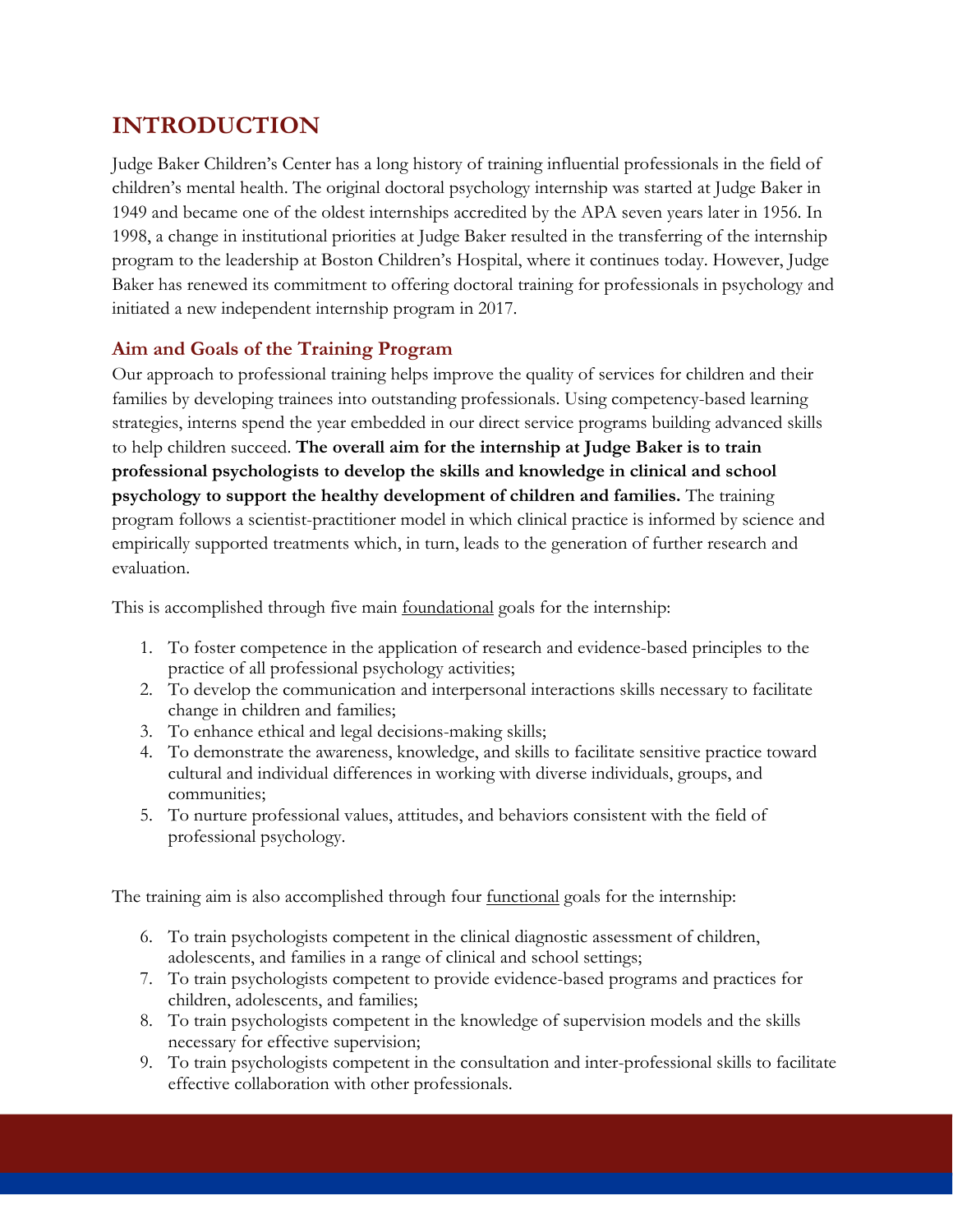Judge Baker Children's Center embraces workplace diversity and is dedicated to the achievement of equality of opportunity for all its trainees without regard to race, color, religion, sex, sexual orientation, marital status, age, national origin, disability, veteran status or any other protected group status under federal, state or local law. Judge Baker is an Equal Opportunity/Affirmative Action Employer.

# **OVERVIEW OF THE TRAINING PROGRAM**

The doctoral internship program is full-time (40 hours per week) for 12 months (2,000 hours). The internship year begins July 1, 2022 and concludes June 30, 2023.

#### **Training Placements**

All interns participate in 3 placements during the training year. The Manville School and the Center for Effective Child Therapy (CECT) are major placements lasting the entire training year and draw on the large population of the greater Boston metropolitan area with approximately 8 million residents. Camp Baker is a minor placement and lasts 7 weeks in the summer and draws patients from across the United States and internationally. Interns arrive for internship on July 1 and immediately begin their minor placement at Camp Baker for all 5 days per week. Following the conclusion of Camp Baker, interns begin their major rotations at Manville for 3 days a week and CECT for 2 days per week until the conclusion of the internship on June 30th.

#### **Camp Baker**

Camp Baker at Judge Baker Children's Center is a 7-week day program that provides services to children ages 6-12 with Attention-Deficit/Hyperactivity Disorder (ADHD), Oppositional Defiant Disorder (ODD), learning problems, and related mood, emotional, and behavior problems. Camp Baker is based off of the Summer Treatment Program (STP), which was named a Model Program in Child and Family Mental Health by the American Psychological Association and the Substance Abuse and Mental Health Services Administration (SAMHSA), and a program of the year by Children and Adults with ADHD (CHADD), the national parent advocacy group for children with ADHD; the STP has also been listed in SAMSHA's National Registry of Evidence-based Programs and Practices (NREPP). STP at Camp Baker provides treatment tailored to children's individual behavioral, social emotional, and learning difficulties. Camp Baker helps children make new friends, improve sports and art skills, and develop relationships with staff members. Camp Baker is a highly structured and supportive program that leads to behavioral gains, improved social skills, and helps prevent against summer erosion of school year functioning.

In summer 2019, 52 children ages 6-12 years old with ADHD diagnoses participated in the treatment program. In addition to a diagnosis of ADHD, 69% of the children in the program had co-morbid diagnoses. Specifically, 15% of the children had a co-occurring diagnoses of ODD, 38% were diagnosed with some type of anxiety disorder (e.g., generalized anxiety, specific phobia, social phobia, obsessive-compulsive disorder), and 21% of the children were diagnosed with an autism spectrum disorder and/or a learning disability. Of the children who participated, 88% were male and 12% were female. In terms of racial/ethnic characteristics, 63% of the children in the program were non-Hispanic Caucasian, 19% were Hispanic/Latino, 8% were biracial/multiracial, 6% were African American/Black, and 4% were Asian. In terms of socioeconomic status, 68% of the children lived in households where the annual income was >\$150,000, 20% had annual household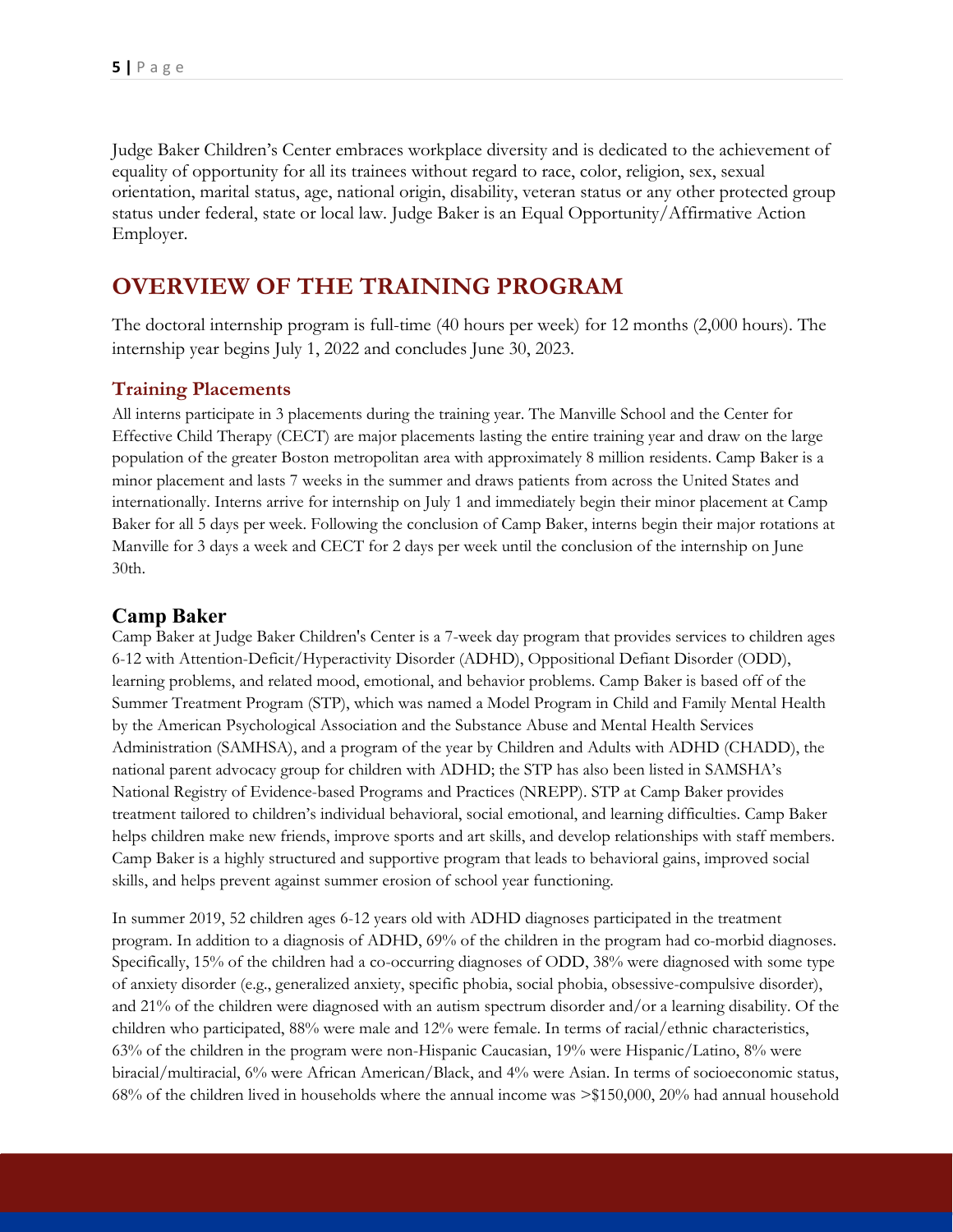incomes between \$50,000-\$150,000, and 12% lived in households where the annual income was below \$50,000. Among the participating children and families, 27% received full or partial funding, either from Judge Baker Children's Center or from outside agencies such as the Department of Mental Health.

Doctoral interns participate in a week-long didactic training where they are exposed to the STP program manual, learn the behavior modification principles of the program, and are oriented to the treatment approach and intervention components. Following the week of staff training, doctoral interns are responsible for implementing the treatment program using behavior modification principles across all recreational program activities. Interns gain experience implementing token reinforcement and response cost systems, as well as training children and caregivers in social skills, problem solving, and behavior management. Interns also gain experience implementing time out procedures as well as the use of daily report cards.

In addition to being responsible for implementing the behavioral intervention, doctoral interns supervise up to eight undergraduate and graduate students in psychology who are assigned to their group. This supervision includes oversight of the treatment intervention, reviewing daily recording and tracking forms for accuracy, observing undergraduate counselors during daily activities to ensure that the treatment components are being delivered with fidelity, and offering informal supervision and support. Doctoral interns receive two hours of individual supervision and one hour of small group (two interns and one supervisor) supervision with a licensed clinical psychologist during Camp Baker.

#### **The Manville School**

Manville is a therapeutic day school for approximately 110-120 students in grades K-10 who experience emotional, neurological, and/or learning difficulties that have impacted their ability to succeed in previous school settings. Manville offers a comprehensive array of clinical services and supports based on best practices that promote healthy development and educational success, including psychoeducational and diagnostic assessments, individual, family, and group therapy, parent coaching and support groups, case management, and speech and language and occupational therapy. The environment is designed to build skills, expand potential, and overcome the difficulties and failures of previous school placements.

The student body at Manville is rich in diversity. Eighty-two percent of students identify as male, 16% identify as female, and 2% identify as non-binary gender. White, non-Hispanic students make up 60% of the enrollment, 10% are Black, 4% are Asian, 1% are Native Hawaiian/Pacific Islander, 6% are Latino/Hispanic, 11% are multiracial non-Hispanic, and 12% are multiracial Hispanic. There are a number of various religious backgrounds represented. Some students are currently in foster care at some point during the school year, and some students are adopted. A number of students are questioning their gender identity or are gender nonconforming. The staff at Manville strives to create and promote a safe and inclusive environment for all. Students come from 52 different cities or towns in the greater Boston area, and 27% of students qualify for the free or reduced cost lunch program.

With respect to documented mental health and educational challenges, all students are designated eligible for special education services on their Individual Education Plans. Most students present with a complex array of learning difficulties, executive functioning challenges, and some type of emotional/behavioral disorder. Just under 40% of the student body qualifies for an Autism Spectrum Disorder diagnosis, and many within that group have accompanying sensory integration difficulties. Most of the remaining 60% of the population have documented trauma histories, anxiety disorders, mood disorders, and ADHD. Though it is far less frequent, some students also have documented thought disorders. It is not uncommon that a student carries multiple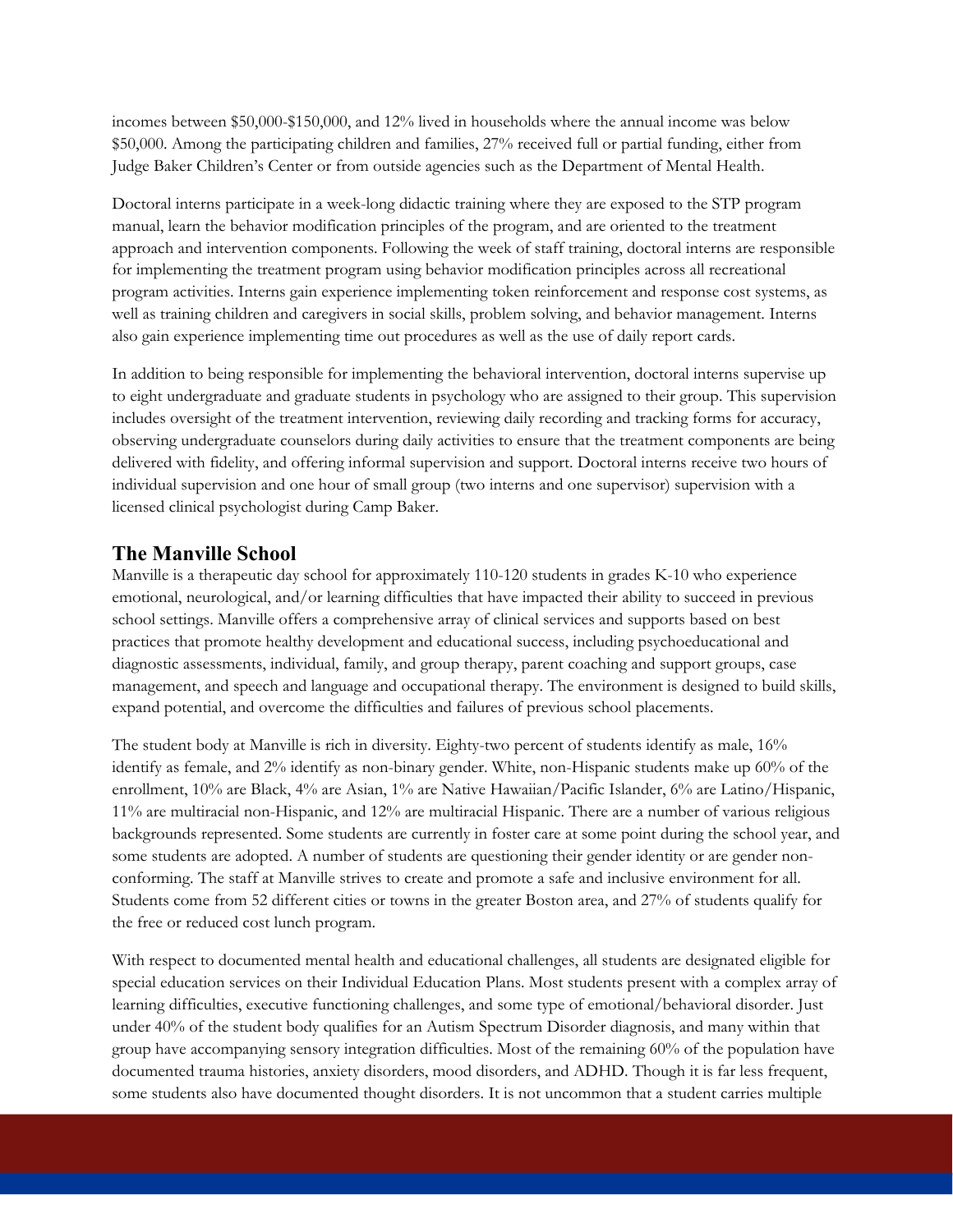diagnoses. Finally, and perhaps most importantly, all of our students have a unique personality and constellation of strengths. We have wonderfully involved parents who are dedicated to helping their children find success in the educational environment and throughout their lives.

Interns at the Manville School can expect to encounter a broad spectrum of mental health and education challenges among the students for whom they provide clinical services. Interns have the opportunity to provide individual, group, and family therapy services, as well as parent guidance. They also hone their skills in psychological assessment (for educational planning and for personality assessment), diagnostic interviewing, and classroom/milieu consultation. With regard to the latter, one of the most valuable experiences of working in a therapeutic school is the opportunity to help a student generalize the skills being learned in sessions to the classroom environment. This is achieved through interns assuming the role of facilitator of team meetings, assisting classroom teams with the development of behavioral plans inclusive of the targeted therapeutic skills, and collaborating with other specialists (such as Speech/Language Pathologists, Occupational Therapists, and Board Certified Behavior Analysts).

Specific to the delivery of individual and family therapy services, there is no required model for trainees to follow. Part of the task of assessing the student and family is determining the therapeutic approach to which they will be most amenable. It is required that interns learn to conceptualize the case from a well-established paradigm that explains the development of psychopathology. From there, interns are encouraged to utilize best practices and evidence-based practices in delivering interventions. Our clinical supervisors are trained in Cognitive Behavioral Therapy (CBT), the Modular Approach to Therapy for Children (MATCH), Trauma-Focused Cognitive-Behavioral Therapy (TF-CBT), Dialectical Behavior Therapy (DBT), the Cognitive-Behavioral Intervention for Trauma in Schools (CBITS), and non-directive play therapy.

## **The Center for Effective Child Therapy (CECT)**

CECT at Judge Baker provides mental health assessments and focused short-term treatments for approximately 250 children and their families annually. CECT promotes the best possible mental health of children by using scientifically proven treatments in the assessment and treatment of children and families of diverse communities. CECT also trains mental health professionals in our treatment models to increase the quality of care throughout our communities. We expand public awareness and inform public policy through the use of research, data, and advocacy with local child and adolescent organizations.

Clients from a variety of backgrounds and with a number of different emotional and behavioral challenges seek services at CECT. Clients are 26% female-identifying and 74% male-identifying and range from 2.5 to 18 years old. They are 77% White, 7% Black, 10% Multiracial, 4% Asian, and 2% Hispanic. 30% of clients travel less than five miles for services, but up to 30% travel from 15 miles or more to Judge Baker for their services. Approximately 73% of patients have two or more diagnoses. Of the patients seen at CECT, roughly 50% of clients have an anxiety disorder, 40% have a disruptive behavior disorder, 20% have a depressive disorder, and 15% have an attentional disorder. A number of other problem areas are represented including posttraumatic stress disorder, phobias, trichotillomania, and encopresis/enuresis. Many of the clients at CECT receive special education services through their local school district and many have had a prior psychiatric hospitalization.

Interns' use of evidence-based practices and programs are prioritized at CECT. Youth and families seeking services receive a comprehensive assessment using multiple tools including the Kiddie Schedule for Affective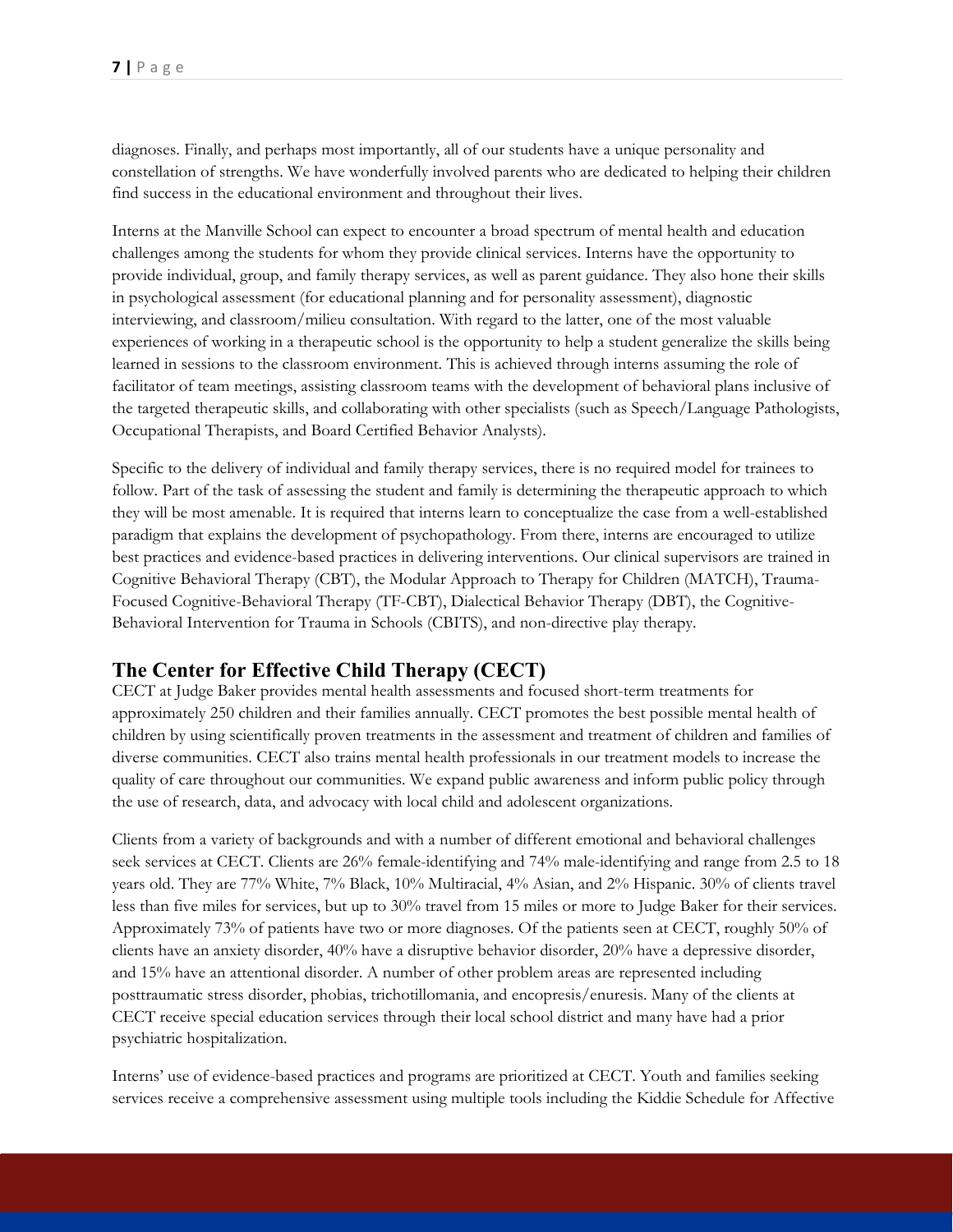Disorders and Schizophrenia (KSADS). A majority of clients receive psychotherapy using the Modular Approach to Therapy for Children (MATCH), which was developed at Judge Baker and is listed in the National Registry of Evidence–Based Programs and Practices (NREPP). Young children at CECT (ages 2 to 6 years old) are typically provided psychotherapy services using the Parent Child Interaction Therapy (PCIT) model, also listed on NREPP. A variety of other EBPs are utilized at CECT, including Behavioral Parent Training (BPT), Exposure and Response Prevention (ERP), Trauma-Focused CBT (TF-CBT), Comprehensive Behavioral Intervention for Tics (CBIT), Organizational Skills Training (OST), and Problem Solving Skills Training (PSST), as well as behavioral treatments for Enuresis and Encopresis.

Interns begin the year receiving comprehensive training in semi-structured diagnostic interviewing as well as modular treatments of youth mental health problems using established evidence-based practices. Interns participate in a structured assessment training process that includes observation of experienced practitioners, co-leading, and finally conducting assessments independently. All interns gain experience creating psychodiagnostic reports and integrating quantitative and qualitative data to create treatment recommendations and plans. Interns also gain experience with approximately 6 clients at any given time, which changes as the year progresses.

#### **Intern Orientation**

At the beginning of the training year, interns receive an orientation to the training site and structure of the training experience. Next, they begin their formal training in the first direct service program, the Camp Baker program. They receive instruction in the daily activities and behavioral strategies they will utilize throughout the program. They then serve as lead counselors in the Camp Baker program for the remainder of the summer. At the end of August, interns attend a week of orientation sessions at the Manville School to prepare for the upcoming school year. They receive information regarding the daily school schedule, activities, and resources available. Interns are trained in conflict resolution and physical safety and management skills, CPR and first aid, and how to respond to emergency situations. In the following four weeks of school, interns are presented with details regarding policies, procedures, clinical goals and orientations, and vital operating procedures via individual and group supervision meetings. During that same month long orientation process, interns receive orientation to their work in the outpatient department. They are presented with policies and procedures, receive instruction on scheduling and meeting clients, tracking contact hours, billing for services, and documenting clinical services. Interns also receive extensive didactic instruction in child-focused evidence-based assessment and treatment practices.

#### **Intern Schedules**

Since the combined school/outpatient track requires delivering services in three environments, it is important that interns are aware of the unique scheduling requirements of the site. During the 7 weeks of Camp Baker, interns are expected to be attending to Camp Baker activities full time from 8:00 AM through 4:00 PM. Once the school year begins in September, interns are expected to be attending to school activities on Mondays, Wednesdays, and Fridays from 8:15 AM through 4:15 PM (with, on average, one Wednesday per month extending to 5:00 PM). Interns are expected to be attending to outpatient activities on Tuesdays and Thursdays from 10:00/11:00 AM through 6:00/7:00 PM depending on the need to schedule clients. This schedule is to account for the fact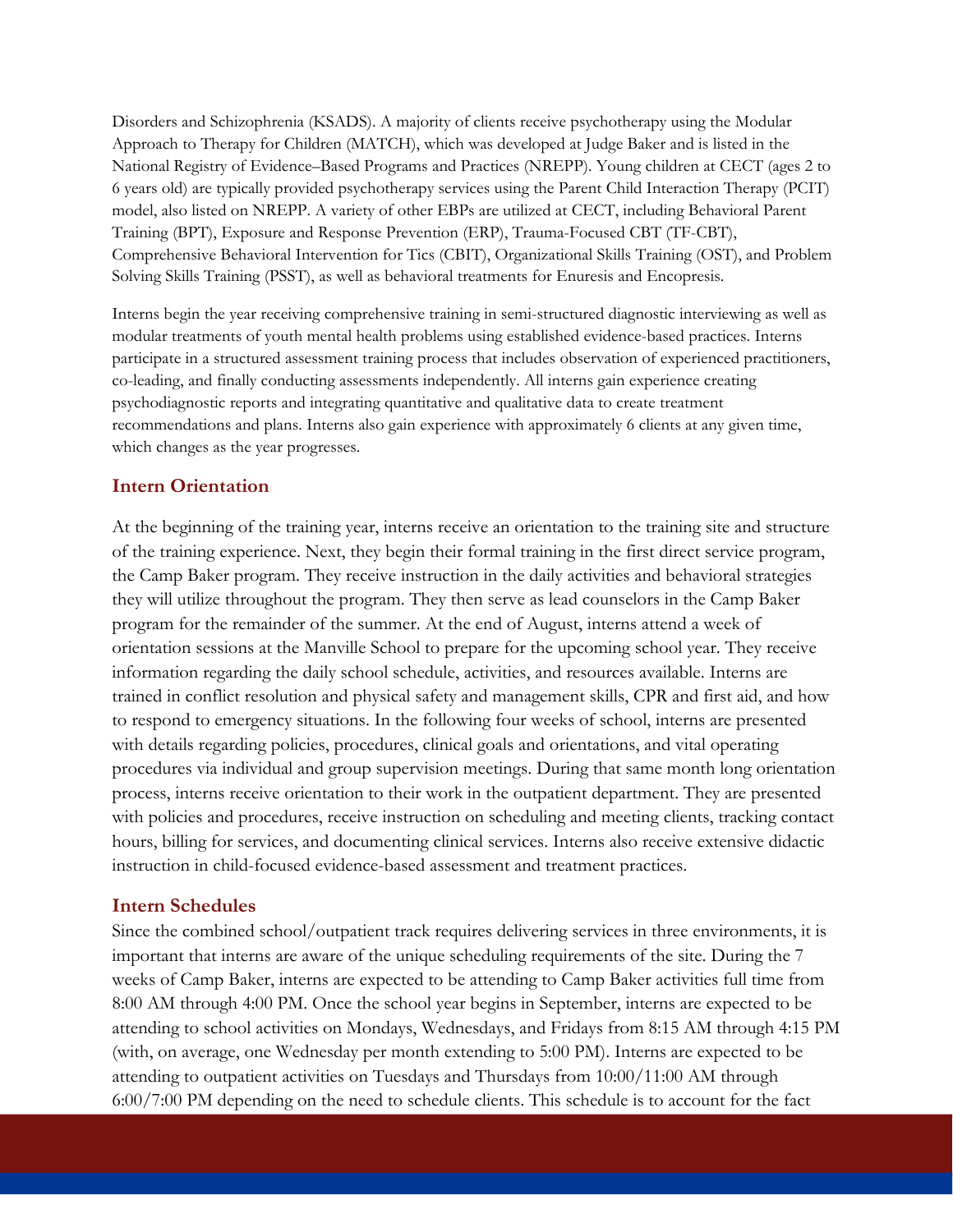that students at Manville School are present in the mornings and early afternoons while clients at the outpatient center typically receive services after school hours. Overall, interns can expect to spend approximately 11-12 hours per week providing direct face-to-face assessment and psychotherapy services and approximately 2-3 hours engaged in face-to-face milieu therapy services, resulting in total face-to-face hours of approximately 13-15 hours.

| <b>Summer Program (100% FTE for seven weeks)</b>                                                                                                                                                                                                                                                                                                                                                             |                                                                                                                                                                                                                                                                                                                                                                                                                                                                                                             |  |  |  |  |  |
|--------------------------------------------------------------------------------------------------------------------------------------------------------------------------------------------------------------------------------------------------------------------------------------------------------------------------------------------------------------------------------------------------------------|-------------------------------------------------------------------------------------------------------------------------------------------------------------------------------------------------------------------------------------------------------------------------------------------------------------------------------------------------------------------------------------------------------------------------------------------------------------------------------------------------------------|--|--|--|--|--|
| Didactic training in Summer Treatment Program (40 hours/first week only)<br>Lead group-based behavioral summer program (30 hours per week)<br>Individual supervision (2 hours per week)<br>Group Supervision (1 hour/week)<br>Complete administrative work and documentation (e.g., notes, reports, treatment plans, summaries; 6 hours/week)<br>Supervision with the Director of Training (1 hour per week) |                                                                                                                                                                                                                                                                                                                                                                                                                                                                                                             |  |  |  |  |  |
| <b>Outpatient (40% FTE)</b>                                                                                                                                                                                                                                                                                                                                                                                  | School (60% FTE)                                                                                                                                                                                                                                                                                                                                                                                                                                                                                            |  |  |  |  |  |
| Conduct structured clinical diagnostic interview (1.5)<br>hours/week)<br>Conduct individual psychotherapy (6 clients/week $-6$ hours)<br>Complete administrative work and documentation (e.g.,<br>notes, reports, treatment plans, summaries; 5 hour/week)<br>Attend individual supervision (1 hour/week)<br>Attend assessment seminar (1 hour/week)                                                         | Conduct individual psychotherapy (4 students/week - 4<br>hours)<br>Conduct Case management (4 students/week – 6 hours)<br>Participate in milieu therapy (2.5 hours/week)<br>Complete administrative work and documentation (e.g.,<br>notes, reports, treatment plans, summaries; 6.75<br>hour/week)<br>Attend individual supervision (1 hour/week)<br>Attend diagnostic seminar (1 hour/week)<br>Attend intern training seminars (1 hour/week)<br>Attend psychoeducational testing seminar (.25 hour/ week) |  |  |  |  |  |
| Supervision with the Director of Training (1 hour per week)                                                                                                                                                                                                                                                                                                                                                  |                                                                                                                                                                                                                                                                                                                                                                                                                                                                                                             |  |  |  |  |  |
| Multidisciplinary Group Supervision (1 hour per week)                                                                                                                                                                                                                                                                                                                                                        |                                                                                                                                                                                                                                                                                                                                                                                                                                                                                                             |  |  |  |  |  |
| Attend EBP seminar (1 hour/week)                                                                                                                                                                                                                                                                                                                                                                             |                                                                                                                                                                                                                                                                                                                                                                                                                                                                                                             |  |  |  |  |  |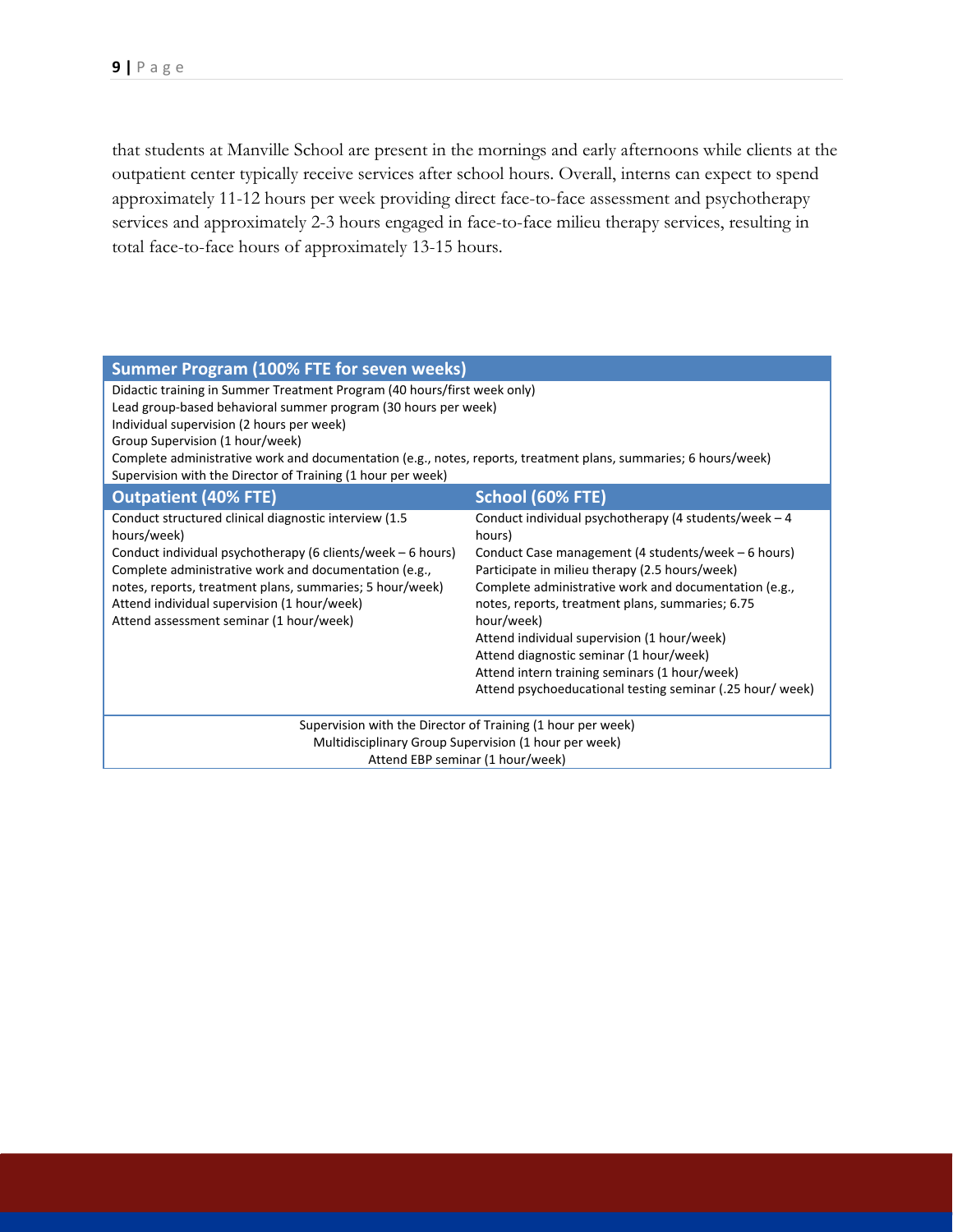# **Supervision**

During the course of the year, interns are assigned 2-3 supervisors for their work across all programs and receive a minimum of 4 hours per week of supervision from doctoral level licensed psychologists (200 hours for the year). Each supervision session will be documented by the supervisor in the Supervision Log and submitted to the Director of Training after each supervision session. Supervision logs serve as an informal evaluation of the intern's week to week attainment of profession-wide competencies. Group supervision is provided in conjunction with seminars in order to discuss cases in the context of the seminar topics. Supervision is provided by the Manville School Clinical Director or staff psychologists in the Manville School clinical department for school cases. Supervision is provided by the Clinical Director of the Center for Effective Child Therapy or CECT staff psychologists for outpatient cases. Supervision for Camp Baker interns is provided by the Director of Camp Baker. These supervisors, when on vacation or other leave, must designate a covering supervisor who will be available to the intern. Routine supervision sessions will not occur when either the supervisor or intern are on vacation or other leave. Supervision sessions cancelled during weeks in which the supervisor and intern are working must be rescheduled. All intern clinical activities must be conducted when their supervisor or an appropriately credentialed substitute supervisor is on site.

Interns also meet weekly with the Director of Training for supervision. Supervisors take both a developmental and competency-based theoretical approach to supervision as well as various intervention-based supervision models (e.g., cognitive-behavioral, systems). Video recording equipment is utilized extensively in supervision at CECT, and interns can expect to video record all of their direct service outpatient work and receive video review in supervision in CECT. Additionally, interns may participate in live co-therapy with a supervisor at CECT for select cases and may also receive live observational supervision using audio earpieces to facilitate live coaching.

# **Seminars**

Throughout the course of the training year, interns will spend at least 4 hours per week engaged in structured learning activities designed to facilitate the development of the program competencies. These structured learning activities include formal trainings, case conferences, seminars on clinical issues, and group supervision. Immediately upon their arrival at internship, interns spend 40 consecutive hours in intensive didactic training in the Summer Treatment Program model, led by the Director of Camp Baker. In August, interns spend 8 hours in intensive didactic training in the administration of the Kiddie-Schedule for Affective Disorders and Schizophrenia (KSADS). Then, beginning in late August, interns begin the standard didactic calendar throughout the rest of the training year. The specific schedule and descriptions of each learning activity is listed below, and specific curricula are attached to the end of this document.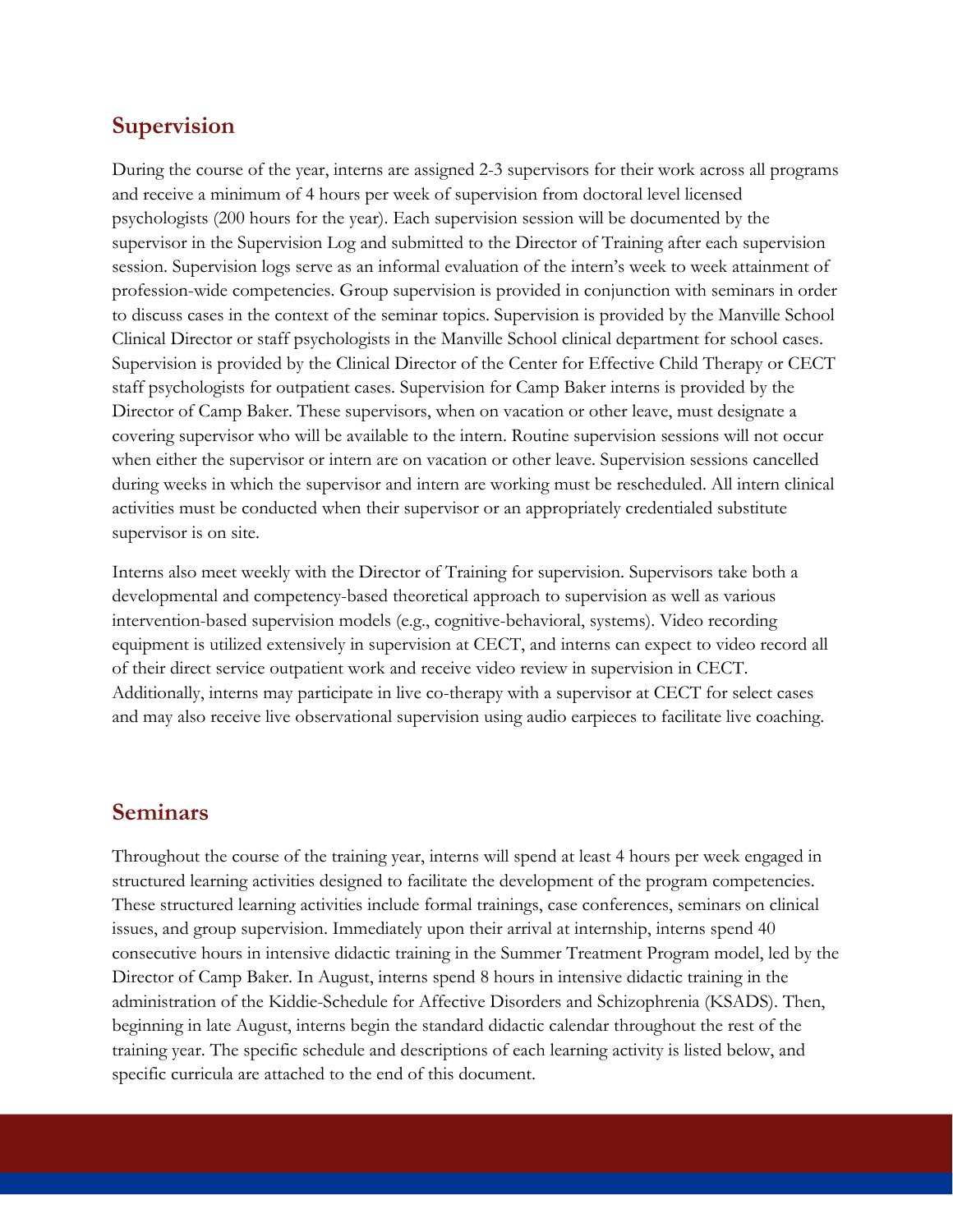| <b>Monday</b> | <b>Tuesday</b> | Wednesday           | <b>Thursday</b>    | <b>Friday</b>          |
|---------------|----------------|---------------------|--------------------|------------------------|
|               |                | $10:00 - 11:15$     | $10:00 - 11:00$    | $9:00 - 10:00$         |
|               |                | Child Mental        | Assessment         | <b>Testing Seminar</b> |
|               |                | <b>Health Forum</b> | Seminar (weekly)   | (biweekly)             |
|               |                | (monthly)           |                    |                        |
|               |                | $11:30 - 12:30$     | $11:00 - 12:00$    | $10:00 - 11:00$        |
|               |                | Diagnostic          | <b>EBP Seminar</b> | Intern Seminar         |
|               |                | Seminar (weekly)    | (weekly)           | (weekly)               |
|               |                |                     |                    |                        |

#### **Evidence Based Practice Seminar**

During this learning activity, interns join all clinical trainees at Judge Baker for didactic presentations on relevant evidence-based programs and practices that can be utilized in the clinical, school, or summer programs. During the course of the year, each intern will present a current case, conceptualized using a framework grounded in one or more evidence-based programs. The focus of this structured learning activity is on enhancing the interns' capacity to apply evidence-based principles across all functional competency areas. Didactic topics may also be requested based on intern need.

#### **Intern Seminar**

During this weekly learning activity, interns join other professionals working in the Manville School for a rotating series of didactic presentations focused on pertinent issues in special education clinical service delivery. Topics include the application of evidence-based programs to the school setting and creating and using special education information such as Individualized Education Programs (IEPs) and classroom behavior plans to facilitate clinical progress. The Intern Seminar is led by a rotating instructor from the Judge Baker faculty (or occasionally visiting faculty) with expertise in the subject matter presented that week.

#### **Diagnostic Seminar**

During this learning activity, interns join other trainees at the Manville School for didactic presentations as well as live clinical interviews (observed through a one-way mirror) focused on the psychodiagnostic evaluation of youth in special education settings. Issues pertinent to the mental health assessment of individuals with special education needs, and their unique diagnostic profiles, are discussed. The focus of this structured learning activity is on enhancing the interns' competency in the areas of assessment, consultation, and providing feedback to students and families. Interns will have the opportunity to present cases in Diagnostic Seminar and receive group supervision, and it is led by the Manville School's Clinical Director.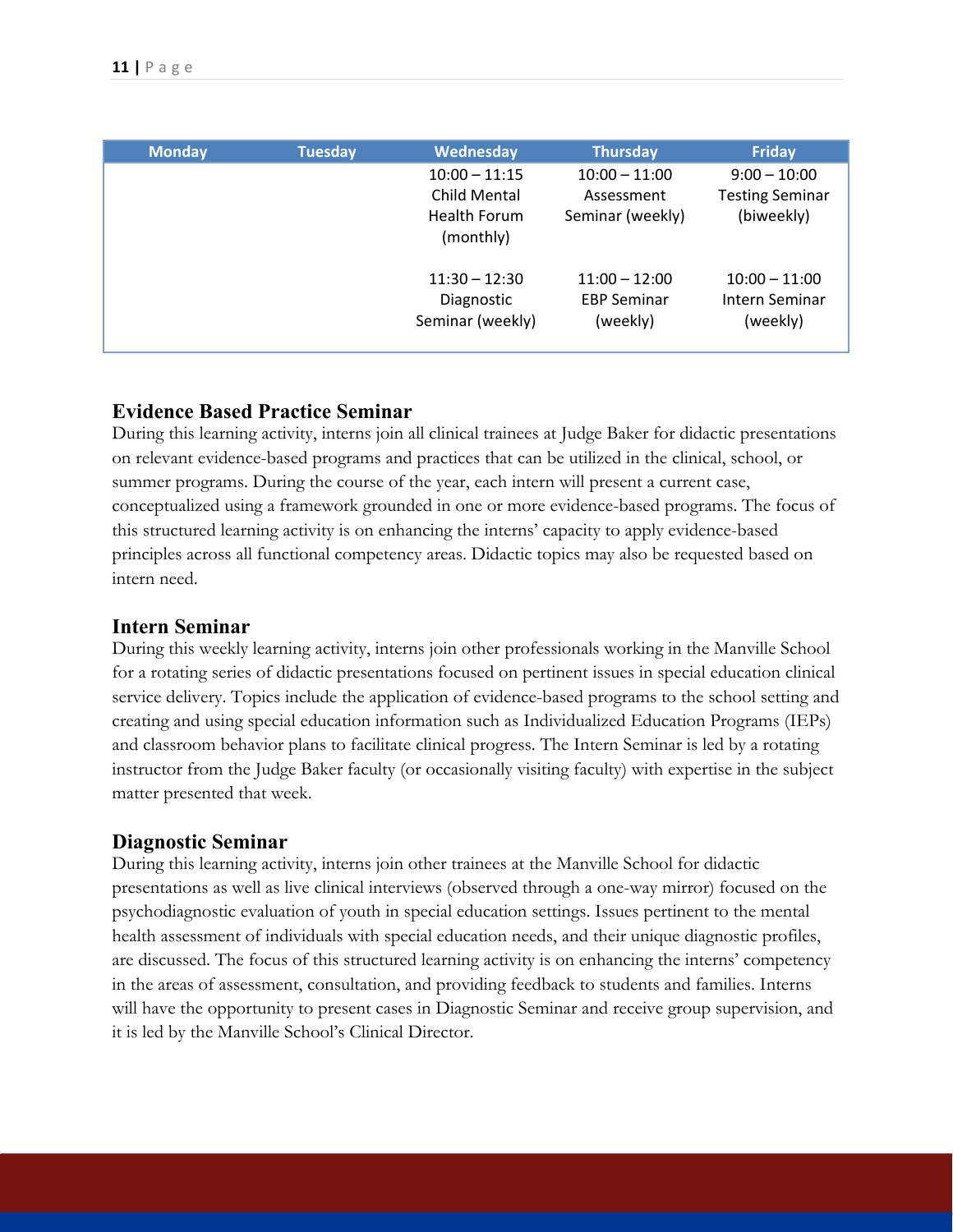#### **Assessment Seminar**

During this weekly learning activity, interns join the entire faculty of the Center for Effective Child Therapy to deliver case presentations on the diagnostic assessments of outpatient clients. Interns present their own cases approximately twice a month, and participate in diagnostic discussions on the cases of other faculty members and trainees. The focus of this structured learning activity is enhancing trainee competency in the area of evaluation and assessment. Since the format of this seminar is entirely case presentation based, there is no curriculum document provided. The Assessment Seminar is led by the Clinical Director of the Center for Effective Child Therapy.

#### **Psychoeducational Testing Seminar**

In this monthly structured learning activity, interns joins other psychology trainees at the Manville School for didactic presentations and case presentations focused on psychoeducational testing and complex cognitive/learning profiles. Topics covered include planning and conducting school-based psychological testing; test selection, administration, and interpretation; integration of data and report writing; communication of results to diverse audiences; domains assessed and related measures (e.g., cognitive/intellectual, achievement, language and socio-pragmatics, visual-motor, construction, and spatial, attention and executive functioning, memory, behavioral and social-emotional functioning, adaptive functioning, personal adjustment and personality); specific learning profiles and intervention recommendations (e.g., ASD, ADHD, LDs); professional ethics in assessment and decision-making; cultural competency/diversity. It is led by the Manville School's Director of Assessment.

#### **Child Mental Health Forum**

The Child Mental Health Forum is one of the longest continuously running lecture series in the country. Interns join multiple faculty and trainees from both Judge Baker and other surrounding institutions for monthly lectures. Forum presenters are renowned clinical, research, and academic leaders in child and adolescent mental health. The Forum aims to provide intellectually stimulating information on scientific advances and evidence supporting clinical practice and research. The focus of this structured learning activity varies depending on the presenter, and provides interns with knowledge and skills designed to span their functional and foundational competencies.

#### **Evaluation**

Interns are formally evaluated three times per year by all of their supervisors. Each placement supervisor completes the formal evaluation form in October, February, and June. Additional, less formal, student evaluations take place throughout the year; students receive feedback about any concerns raised during these faculty discussions in one-on-one meetings with the Director of Training. All evaluations, grievance and due process procedures are outlined in the Intern Handbook and distributed during orientation. Three times a year, the Director of Training also sends an evaluation letter to each Intern's Academic Director of Training. Interns are also asked to evaluate their supervisors and the overall program twice a year. Successful completion of the internship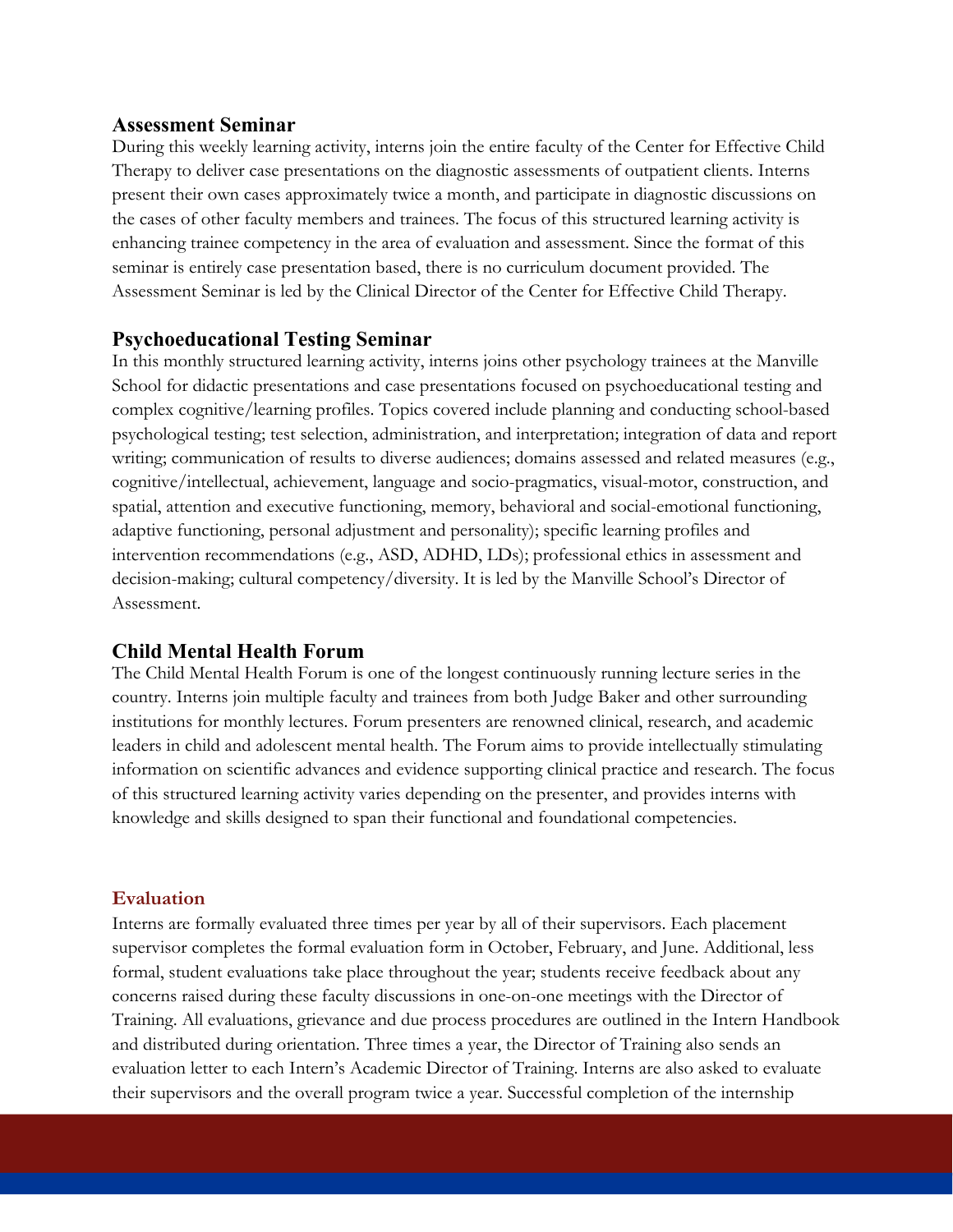requires that, by the end of the internship year, students obtain grades of 4 or above on the 5-point scale noted below for all competencies in the program description and goals using any of the following methods:

- Direct Observation
- Videotape
- Audiotape
- Case Presentations
- QA Data or Clinical Measures
- Discussion of Work
- Review of Documentation
- Feedback from Staff & Supervisors
- Feedback from Clients & Families
- Feedback from Peers
- Review of Other Written Work

| RATING $\rightarrow$                   | <b>Beginning</b><br>Proficiency     | <b>Basic</b><br>Proficiency                 | <b>Developing</b><br>Proficiency             | <b>Intermediate</b><br>4<br>Proficiency              | Advanced<br>Proficiency                           |
|----------------------------------------|-------------------------------------|---------------------------------------------|----------------------------------------------|------------------------------------------------------|---------------------------------------------------|
| <b>Typical developmental</b><br>level: | Early or mid-practicum              | Internship entry                            | Internship mid-year                          | Internship completion                                | Post-Internship                                   |
| <b>Skill level:</b>                    | Learning basic skills               | Has acquired basic<br>skills                | Developing more<br>advanced skills           | Flexibly integrating a<br>range of skills            | Competence at an<br>advanced level                |
| <b>Supervision required:</b>           | Extensive with close<br>observation | Routine                                     | Minimal                                      | Functions independently<br>in entry-level situations | Functions independently<br>In advanced situations |
| <b>Nature of supervision:</b>          | Supervisor sets agenda              | Supervisor sets agenda<br>with fellow input | Agenda set jointly<br>by supervisor & fellow | Fellow largely sets agenda<br>with supervisor input  | Seeks consultation on an<br>as needed basis       |
| <b>Direction required:</b>             | Very frequent & explicit            | Frequent & explicit                         | Moderate and decreasing                      | Occasional                                           | Infrequent                                        |
| Structure required:                    | Very high                           | High                                        | Moderate                                     | Low                                                  | Very minimal                                      |

#### **Stipend and Employment Status**

During their training, interns receive a stipend to cover expenses incurred during the training year. The current stipend is \$30,000 annually for full time interns. There are no part-time internship placements available. The intern stipend is divided equally across 26 stipend periods throughout the year (\$1,153.84 biweekly). It is important to note that interns are considered visiting trainees from their graduate programs during their entire internship. Thus, interns are not employees of Judge Baker Children's Center.

#### **Benefits**

Interns receive 12 paid holidays and 10 paid vacation days annually. Interns choosing to utilize public transportation during their internship year receive a discount public transportation pass. Interns are also appointed as Clinical Fellows in Psychology at Harvard Medical School, providing access to the full array of HMS educational benefits, including full library access as well as online classes on a variety of topics. Interns are required to have health insurance coverage. Interns may choose to participate in the Judge Baker health insurance plan. A 75% subsidy is provided by Judge Baker for this coverage, and a 25% intern contribution is required for participation. Coverage for family members, legally married partners, and domestic partners is available. It is important to understand that the value of the subsidy, which is substantial, is also considered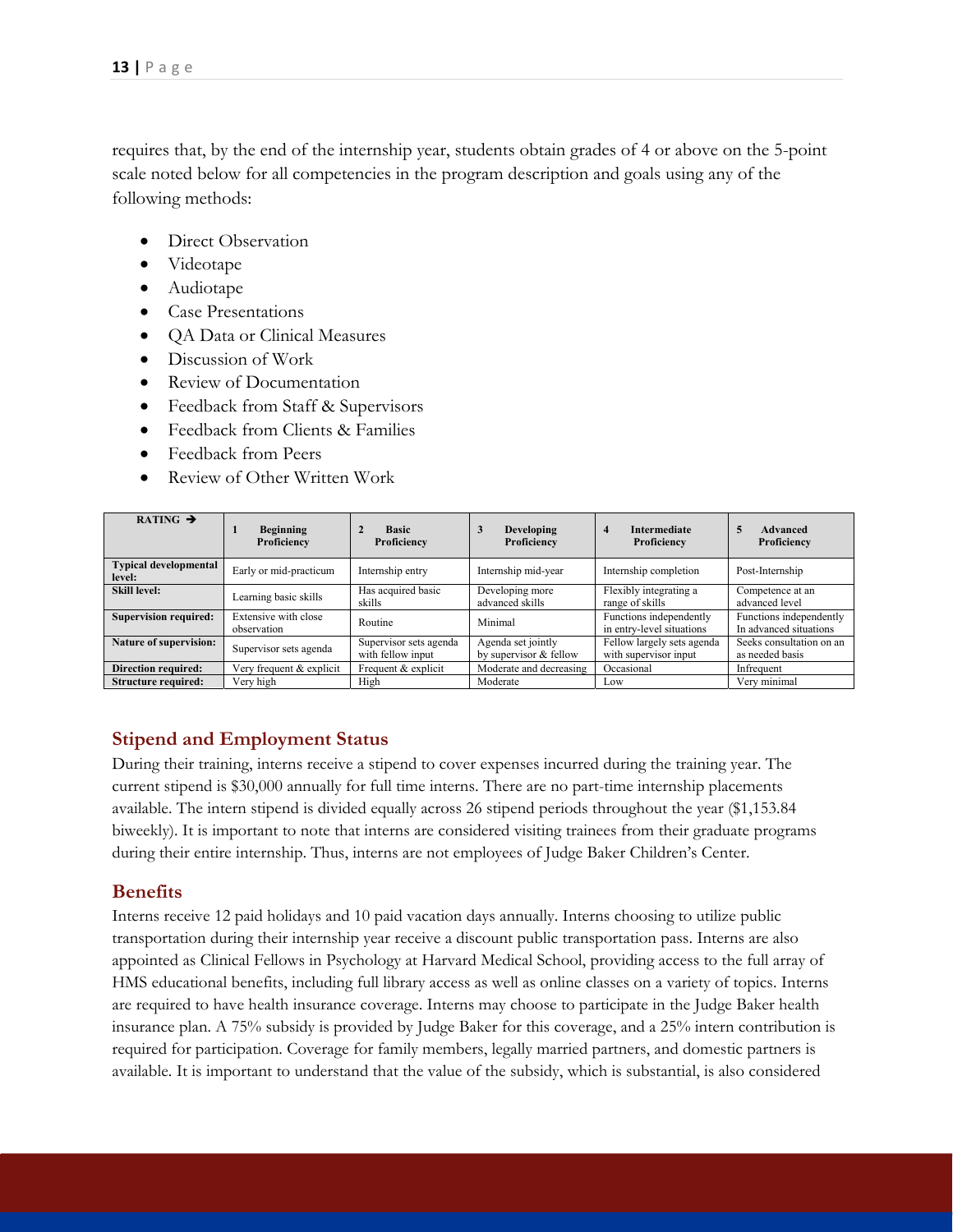taxable income by the federal and state government. Dental coverage is optional for interns and the cost is fully paid by interns. Therefore, this benefit does not contribute to reported taxable income.

The value of the intern stipend and the health care subsidy will be reported to interns as Miscellaneous Income using a federal 1099-MISC form. Your 1099-MISC form will be mailed to you at the beginning of February following any year in which you worked with Judge Baker. It will not be available online. If you do not receive it, contact the Finance Department. Judge Baker Children's Center does not withhold taxes from doctoral interns. Interns who believe that they will owe taxes have the option of making Estimated Tax Payments on a quarterly basis during the course of the year. If you do not make estimated payments, you may be assessed a penalty by the IRS. IRS Form 1040ES is designed to assist the taxpayer in estimating and making those payments. While stipends are taxable they are not classified by the IRS as wages and thus are not subject to FICA taxes (Social Security and Medicare). The tax liability of an intern is determined by a number of factors including income from other sources and spouse income, if any. Interns should consult a tax professional for additional information and assistance in estimating and paying taxes.

#### **Leave and Sick Time**

#### **Holidays and Vacation Leave**

Interns receive 12 holidays annually as well as 10 scheduled vacation days. Interns do not follow the school vacation schedule. In other words, during the five days of February vacation week, an intern would be expected to report to CECT on Tues/Thurs, and would need to use 3 vacation days if he/she chose to take Mon/Wed/Fri off from Manville. Interns must obtain written permission in the form of an email from their supervisor for planned time off. Interns should notify their supervisor via email as soon as possible in the event that a sick day must be used. The following holidays are observed.

- New Year's Day
- Martin Luther King, Jr. Day
- Presidents Day
- Patriots' Day
- Memorial Day
- Independence Day
- Labor Day
- Columbus Day
- Veterans Day
- Thanksgiving Day
- Day after Thanksgiving
- Christmas Day

**\*\*Vacation Leave in NOT permitted during the first 90 days of internship.** 

#### **Sick Leave**

Interns receive 10 sick days, 3 of which may be used for professional days off (e.g., job interviews, dissertation work or defense, graduate school graduations, and attendance at conferences). Strategies for managing the impact of extended illnesses and absences from the internship will be devised through consultations between the intern, supervisor, and the Director of Training.

## **Family or Medical Leave**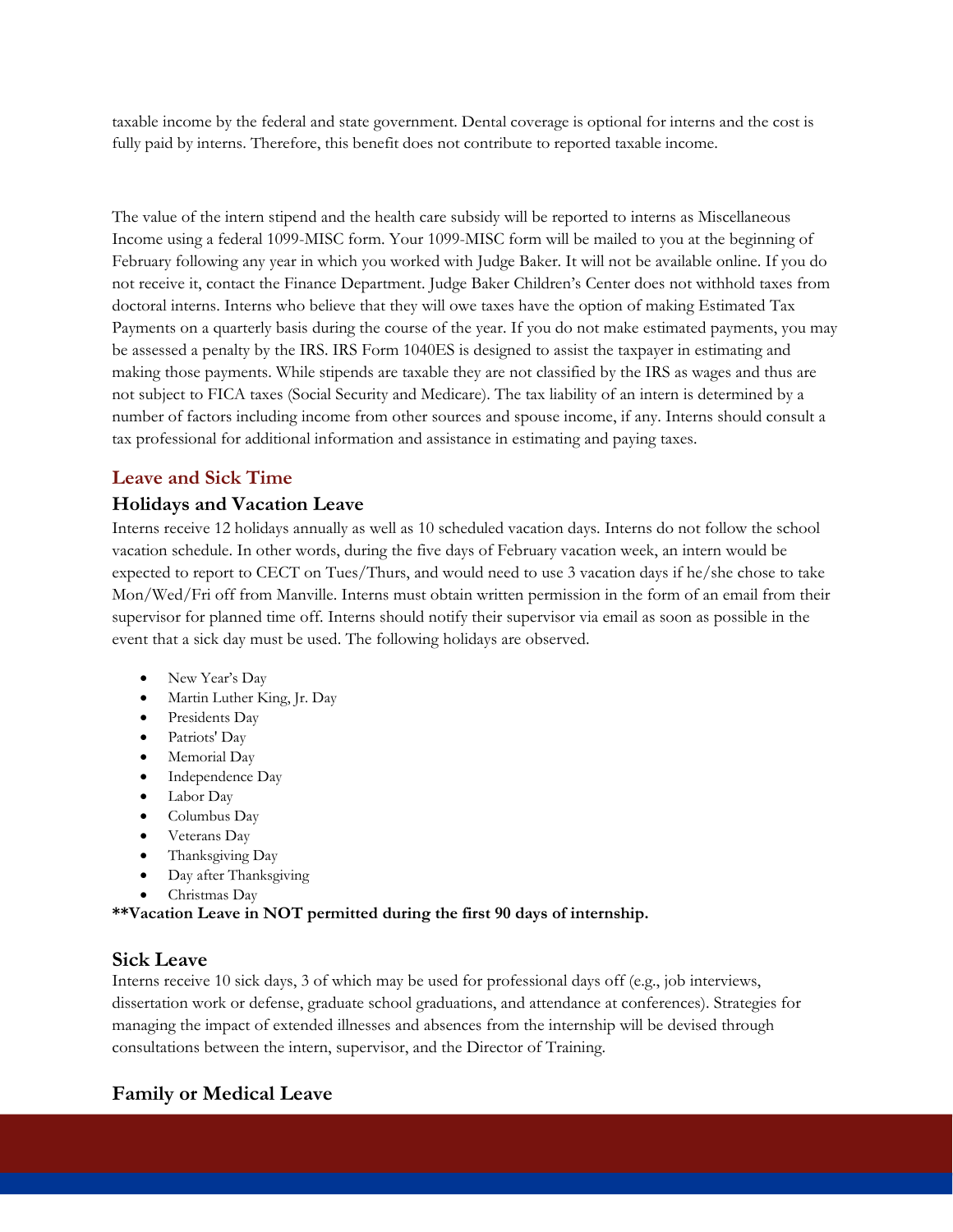For illness and family-related issues that result in an intern being absent from the internship, interns must first use their 10 sick days. After seven consecutive days of absence from work for medical reasons, medical documentation from a health care provider is required to verify that the intern is unable to return to work. An intern may request Family or Medical Leave any time after the 10 sick days are exhausted and no later than the date on which all sick days and vacation days are exhausted. Medical and Family Leave is not covered by the intern stipend and provides interns with up to 8 work weeks of leave. Leave and suspension of the stipend may be granted in the following circumstances: serious illness of the appointee; birth, adoption or foster care placement of a child; care of a seriously ill child, stepchild, spouse, parent, parent-in-law, or civil union partner.

Interns complete a full calendar year of internship working an average of 40 hours per week. Scheduled holidays and sick leave do count towards the total work hour requirement during the calendar year. Vacation days do not count towards the total work hours. Thus, the total number of internship hours is 2,000 (52 weeks a year - 2 vacation weeks = 50 internship weeks. 50 weeks x 40 hours per week =  $2,000$ ). Interns are required to complete all 2,000 hours of the internship. If an intern, in the course of taking a family or medical leave, will complete less than 2,000 hours, the Executive Training Committee may extend the length of the internship to account for the remaining hours. While leaves may extend the total length of an internship, completion of the internship in terms of required hours and achievement of satisfactory ratings on the competencies must occur no later than 18 months from the start of the internship.

#### **Resources**

Interns have access to a number of resources to facilitate their professional and personal development throughout the training year. All interns are stationed in individual private offices. Each office has a desk, laptop computer and appropriate business software, private office phone with voicemail, business cards, ID cards, and basic office supplies. Additionally, networked printers are available throughout the building. A vast array of educational and psychological tests, measures and resources as well as books, treatment manuals, and other clinically related resources are available on site. Furthermore, all interns receive appointments as Clinical Fellows at Harvard Medical School, which provides access to substantial electronic and print resources beyond those on site at Judge Baker. Specialized materials that may be needed for specific clinical or professional reasons may be purchased using internship funding with Training Committee approval. Each intern additionally has access to administrative and IT support, as well as client scheduling support.

#### **Licensure criteria**

The training program at Judge Baker is designed to provide interns who successfully complete the program the experience to fulfill the Massachusetts Board of Registration of Psychologists requirements for internship as indicated below:

- The internship is designed as an organized training program and is not a supervised experience or on-the-job training;
- A licensed psychologist is responsible for the integrity and quality of the program;
- There are two or more licensed psychologists on the staff as supervisors;
- Training in the program is conducted at post-clerkship, post-practicum, and post-externship level;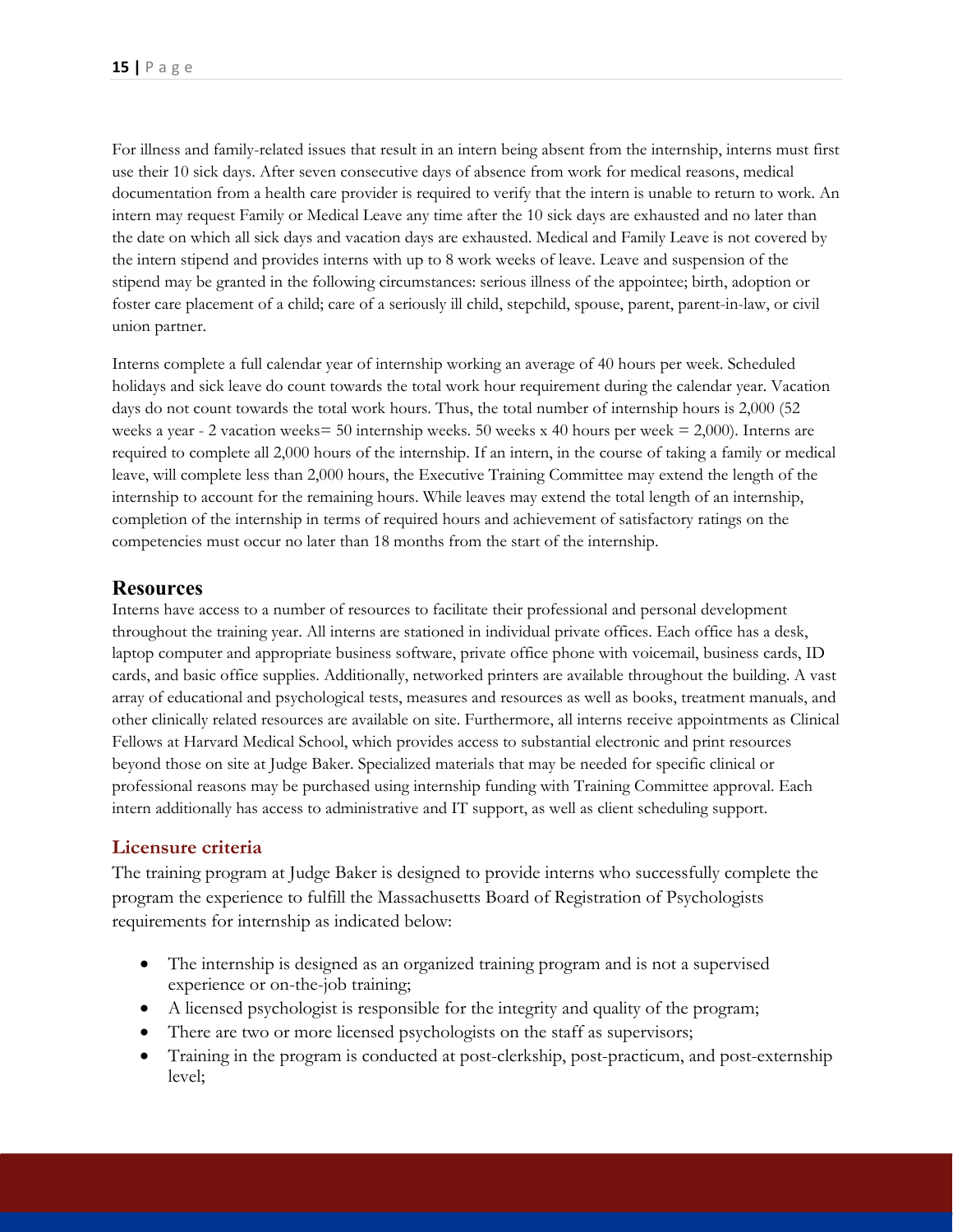- Supervision is conducted by a licensed professional who carries full legal and clinical responsibility for cases being supervised;
- At least half of the hours of supervision are delivered by one or more psychologists;
- The program provides training in a range of approaches to assessment and intervention;
- At least 25% of the trainee's time is spent in direct contact with clients seeking assessment or treatment (minimum 400 hours);
- Supervision is provided at a minimum ratio of one hour of acceptable supervision per sixteen hours of work;
- The program provides at least four hours per week of structured activities such as case conferences, seminars on clinical issues, group supervision, and additional individual supervision;
- There were at least two psychology interns at the internship training level during the applicant's period;
- Trainees will have the title "psychology intern", which clearly indicates their training status;
- The program has a written statement describing goals and content of the program, and expectations for quantity and quality of trainee's work. This statement is available prior to onset of program.

# **APPLICATION INSTRUCTIONS**

Judge Baker Children's Center currently offers 2 full-time internship positions. Students interested in applying for the internship program should submit an online application through the APPIC website (www.appic.org) using the APPIC Application for Psychology Internships (AAPI).

A complete application consists of the following materials:

- 1. A completed online AAPI
- 2. A cover letter (as part of AAPI)
- 3. A current Curriculum Vitae (as part of AAPI)
- 4. Three Standard Reference Forms, two of which must be from persons who have directly supervised your clinical work (as part of AAPI). **Please submit no more than three SRFs.**
- 5. Official transcripts of **all** graduate coursework

All application materials must be received by the date noted in the current APPIC directory listing in order to be considered. Applications not received by the deadline or that remain incomplete at the deadline will not be considered.

## **Application Screening and Interview Processes**

Members of the training faculty will review all applications completed by the deadline and will base its selection process on the entire application package noted above:

- 1. A minimum of 400 intervention hours;
- 2. A minimum of 200 assessment hours;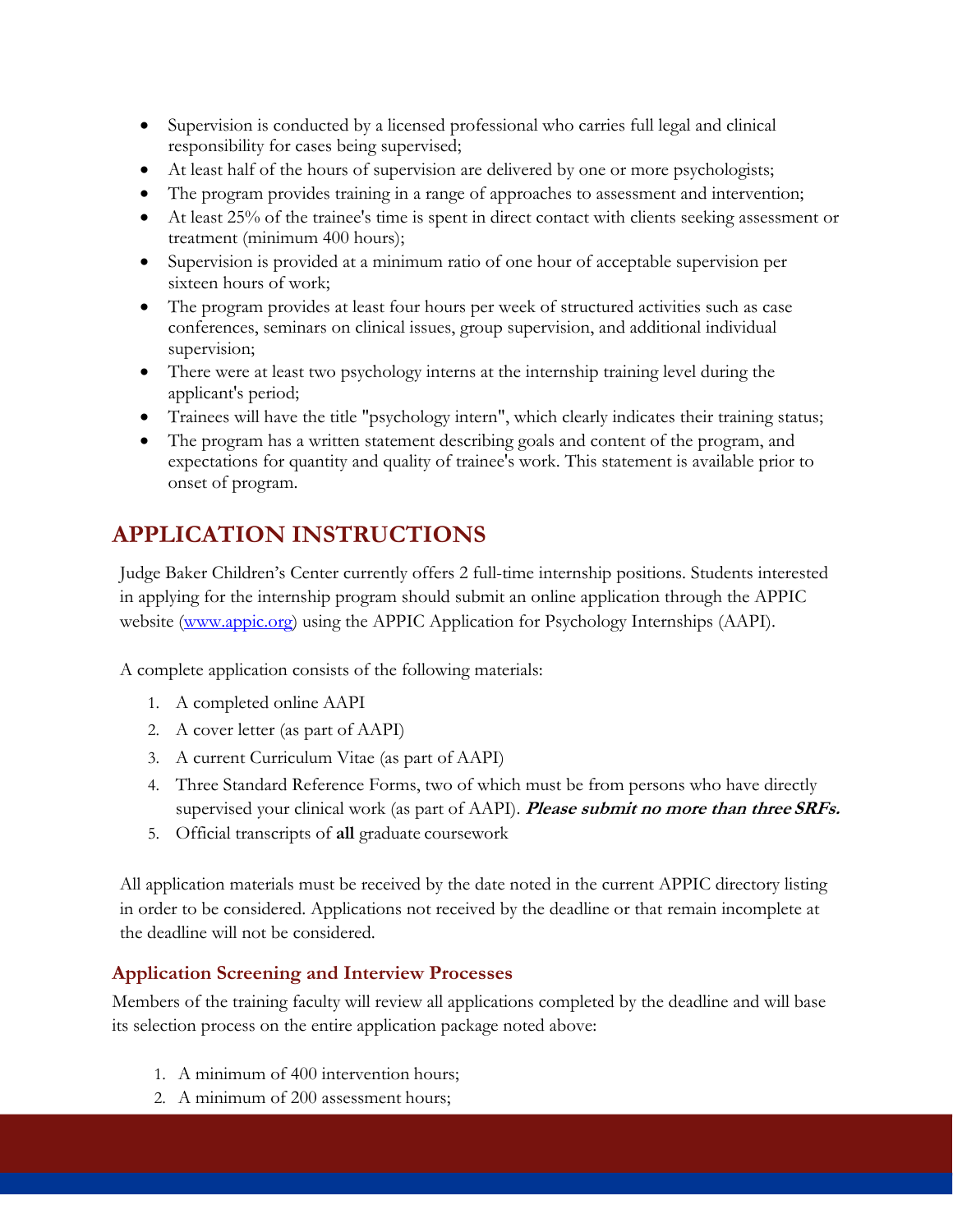- 3. Comprehensive or qualifying exam passed;
- 4. Dissertation proposal defended;
- 5. Prior practicum experience in intervention and assessment with children or adolescents
- 6. Prior practicum experience in outpatient or school-based service delivery with children or adolescents
- 7. Current enrollment and good standing in an APA- or CPA-accredited doctoral program.

All applications will be reviewed by the Training Committee using a standard Application Review Form and evaluated for the degree to which the applicant's overall interests, aptitudes, clinical, and academic qualifications match the program's aims The Training Committee meets to determine which applicants to invite for interviews based upon the results of this review process. Applicants are notified whether they have received an interview by email on or before December 6. Applicants offered an interview to the training program must choose from one of three interview days (January 10th, 11th, or 13th, 2022). Interviewees will be assigned to an interview day. Those requesting an interview on a specific day may be accommodated if possible, but interview slots on preferred days may be unavailable. On-site interviews are encouraged to provide applicants with the best exposure to the program, faculty, and facilities. However, the program strongly values equity in the interview process and virtual interviews are available for applicants by request.

On the day of the interview, each applicant will attend a program information session and will meet with the Director of the program as well as a minimum of two other faculty members. Each faculty member from the different rotations uses interview questions specific to the rotation and rates the degree to which the intern's overall interests, aptitudes, clinical, and academic qualifications match the program's aims. Members of the Training Committee may ask additional interview questions of applicants as appropriate. Interviewers specifically inquire into the applicant's coursework and clinical experiences related to the aims, competencies, and activities encompassed by the internship program. Applicants are expected to describe how they have handled past challenging clinical and ethical situations, summarize their knowledge and awareness of current trends in research literature, and describe their professional goals in the field of psychology.

# **PROGRAM FACULTY**

**Daniel Cheron, Ph.D., ABPP** is the Chief Psychologist and Vice President of Programs, Implementation, and Training at Judge Baker Children's Center. His work focuses broadly on the training, supervision, and implementation of evidence-based programs for students and community providers, outcomes evaluation, and implementation research. He has significant expertise in providing direct clinical service to children and their parents. Dr. Cheron has served on numerous projects to develop and test interventions for children and adolescents with anxiety, co-morbid traumatic stress and substance abuse, and other multi-problem youth. Dr. Cheron directs several student trainees in evidence-based practice for children and adolescents 2-19 experiencing anxiety, depression, traumatic stress, or conduct problems. He is a MATCH-ADTC Master Trainer and has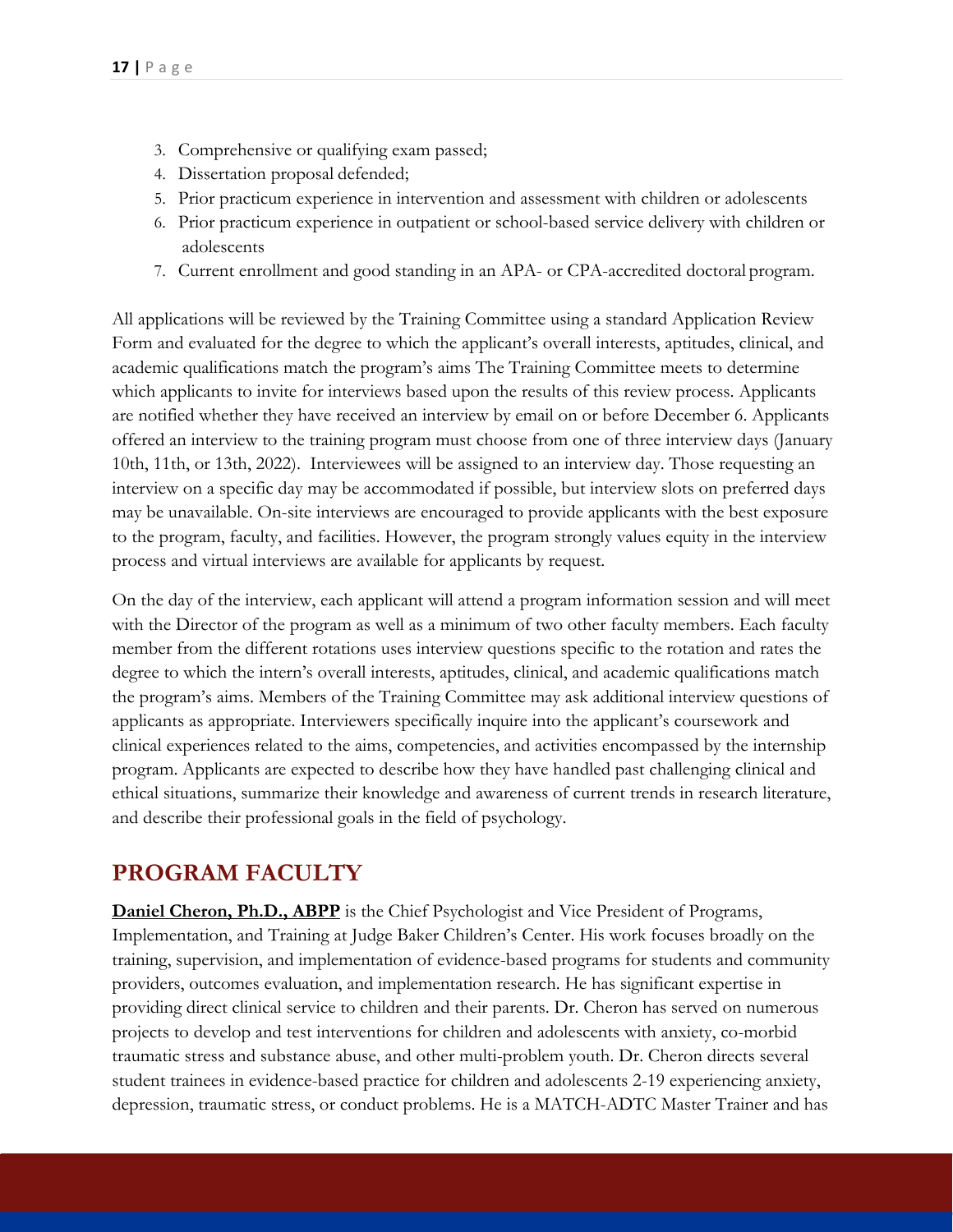trained hundreds of clinicians in the model, providing ongoing consultation to enhance clinical skills development and build a sustainable infrastructure of evidence based practice for students and trainees. Dr. Cheron provides these training and consultation services for students, interns, fellows, and community providers in both rural and urban settings to a racially and ethnically diverse group of clinicians and families. He also has significant experience using electronic monitoring and feedback systems to enhance the quality of clinical training. Dr. Cheron is also a certified Parent-Child Interaction Therapy therapist, and also has formal training in Trauma-Focused Cognitive Behavioral Therapy, Trauma Systems Therapy, and Comprehensive Behavioral Intervention for Tics, which are all evidence-based practices.

**Anne Cangello, Psy.D.** is the Clinical Director at the Manville School. Prior to coming to Manville, while employed at SUNY Upstate Medical University in Syracuse, NY, Dr. Cangello developed expertise in direct clinical care with children and families, clinical supervision and training, and program development. Also during her time in Syracuse, Dr. Cangello conducted numerous trainings for a wide variety of audiences across the region. Topics on which she has presented include working with high-risk teens, and the effective communication between schools and parents. Dr. Cangello also provided in-house consultation within the Upstate University Hospital system in order to help nursing staff better understand and care for psychiatrically impaired youth admitted to medical units. Dr. Cangello completed her doctorate in clinical psychology at University of Hartford, and her pre-doctoral internship at Hutchings Psychiatric Center in Syracuse. Her doctoral dissertation project was the development of a training manual for direct care staff working with youth in milieu settings (such as the one at Manville). She has worked in hospital, residential, and outpatient settings with youth and families, focusing on the assessment and treatment of significant mental health problems. Dr. Cangello's background in milieu care, trauma and foster care work, assessment, and consultation are the pillars that support the growth and development of the clinical department at Manville.

**Rhea Chase, Ph.D.** is the Director of Early Childhood Programs. She specializes in psychotherapy and training in Parent Child Interaction Therapy (PCIT). She is a Master Trainer endorsed by PCIT International and is highly active in the PCIT community, acting as Secretary on the PCIT Board of Directors and as a member of the PCIT International training task force. She works to develop and implement effective prevention and treatment programs for families with young children with behavioral health concerns, including both internalizing and externalizing disorders. In addition to her training role, Dr. Chase focuses on the dissemination of evidence-based treatments to traditionally underserved populations and the translation and sustainability of evidence-based treatments in community settings. Dr. Chase has previously served as a lead clinical faculty for statewide implementation of PCIT to community agencies throughout North and South Carolina.

**Rachel Kim, Ph.D.** is a staff psychologist at the Center for Effective Child Therapy and the Director of Implementation/Associate Director of Training through Judge Baker's Quality Care Initiative. Dr. Kim graduated magna cum laude from Tufts University with her B.A. in Clinical Psychology and Spanish. She received her Ph.D. in Psychology with a clinical concentration from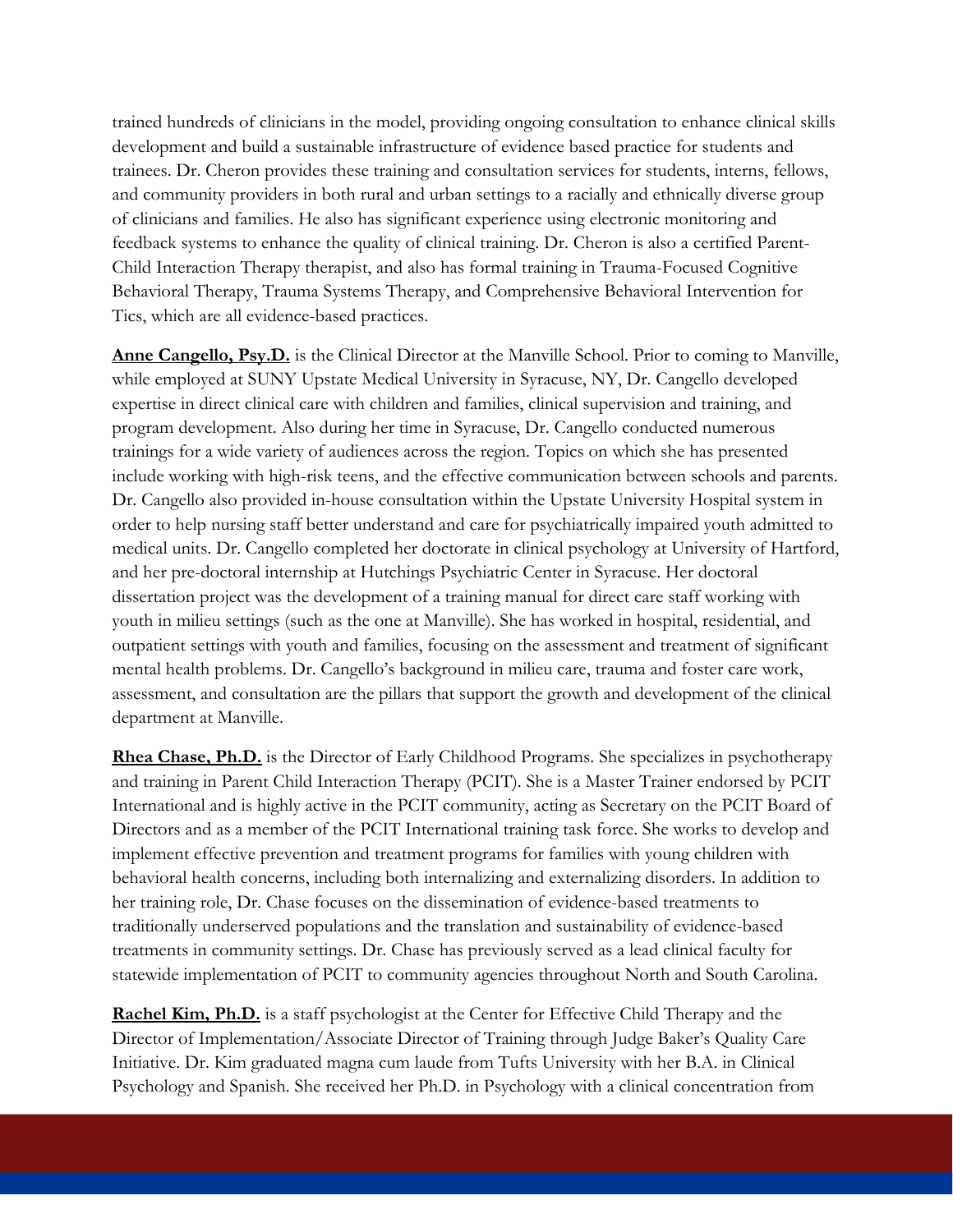the University of California, Los Angeles. Dr. Kim completed her clinical internship at Pacific Clinics, a community mental health agency in the greater Los Angeles area. Dr. Kim has experience working with a range of mental health challenges for children, adolescents, and adults, in a variety of settings, such as community-based mental health agencies, hospital-affiliated outpatient specialty clinics, and schools. She has training in evidence-based models such as cognitive behavioral therapy (CBT), Trauma-Focused Cognitive Behavioral Therapy (TF-CBT), and Aggression Replacement Therapy (ART). She is a certified therapist for Managing and Adapting Practices (MAP), the Modular Approach to Treatment for Children with Anxiety, Depression, Trauma, or Conduct Problems (MATCH-ADTC), and Parent-Child Interaction Therapy (PCIT). As part of Judge Baker's Quality Care Initiative, Dr. Kim provides training, consultation, and implementation support in MATCH-ADTC to community mental health agencies. Dr. Kim's program of research has focused on the dissemination and implementation of evidence-based practice (EBPs) for underserved youth in community settings. In her dissertation, Dr. Kim examined the role of treatment engagement in the context of systems implementing EBPs. She co-developed a pilot initial engagement training protocol for school nurses to utilize with adolescents presenting with mental health concerns in a large, urban school district. Dr. Kim has presented her work at national conferences and is a member for the Association for Behavioral and Cognitive Therapies.

**Chelsey Robinson, LICSW** is a staff social worker at Judge Baker Children's Center, where she provides direct services to children and adolescents experiencing anxiety, depression, trauma, and conduct programs using the MATCH model. She has significant experience with a number of other evidence-based treatments, including TF-CBT, PCIT, Child-Adult Relationship Enhancement (CARE), and Child-Parent Psychotherapy (CPP). She is a therapist on the School Outcomes of Integrative Mental Health Services program supported by the Institute for Education Sciences. Ms. Robinson also trains early education providers in the Brookline Early Education program as well as through the Center on the Social and Emotional Foundations for Early Learning (CSEFEL).

**Sarah Tannenbaum, Psy.D.,** is the Clinical Director of the Center for Effective Child Therapy and the Director of Camp Baker at Judge Baker Children's Center. Dr. Tannenbaum has extensive experience working with children and families ages 2-18. Her work has focused on early childhood interventions, the treatment of traumatized populations, and the diagnosis and treatment of autism spectrum disorders. In addition, Dr. Tannenbaum is trained in a number of evidenced-based treatment approaches, including Cognitive Behavior Therapy (CBT), Dialectical Behavior Therapy (DBT), Child-Parent Psychotherapy (CPP), MATCH-ADTC, and the Summer Treatment Program (STP). She is currently working towards her certification in Parent-Child Interaction Therapy (PCIT). Dr. Tannenbaum has practiced in a wide array of clinical settings, such as residential treatment centers, partial hospital programs, and community mental health centers where she has done both in-home and school-based treatment as well as school consultations and trainings. In her role at Camp Baker, Dr. Tannenbaum provides clinical supervision to the undergraduate and graduate staff members, oversees program development, manages program operations, and conducts didactic trainings for parents and staff members.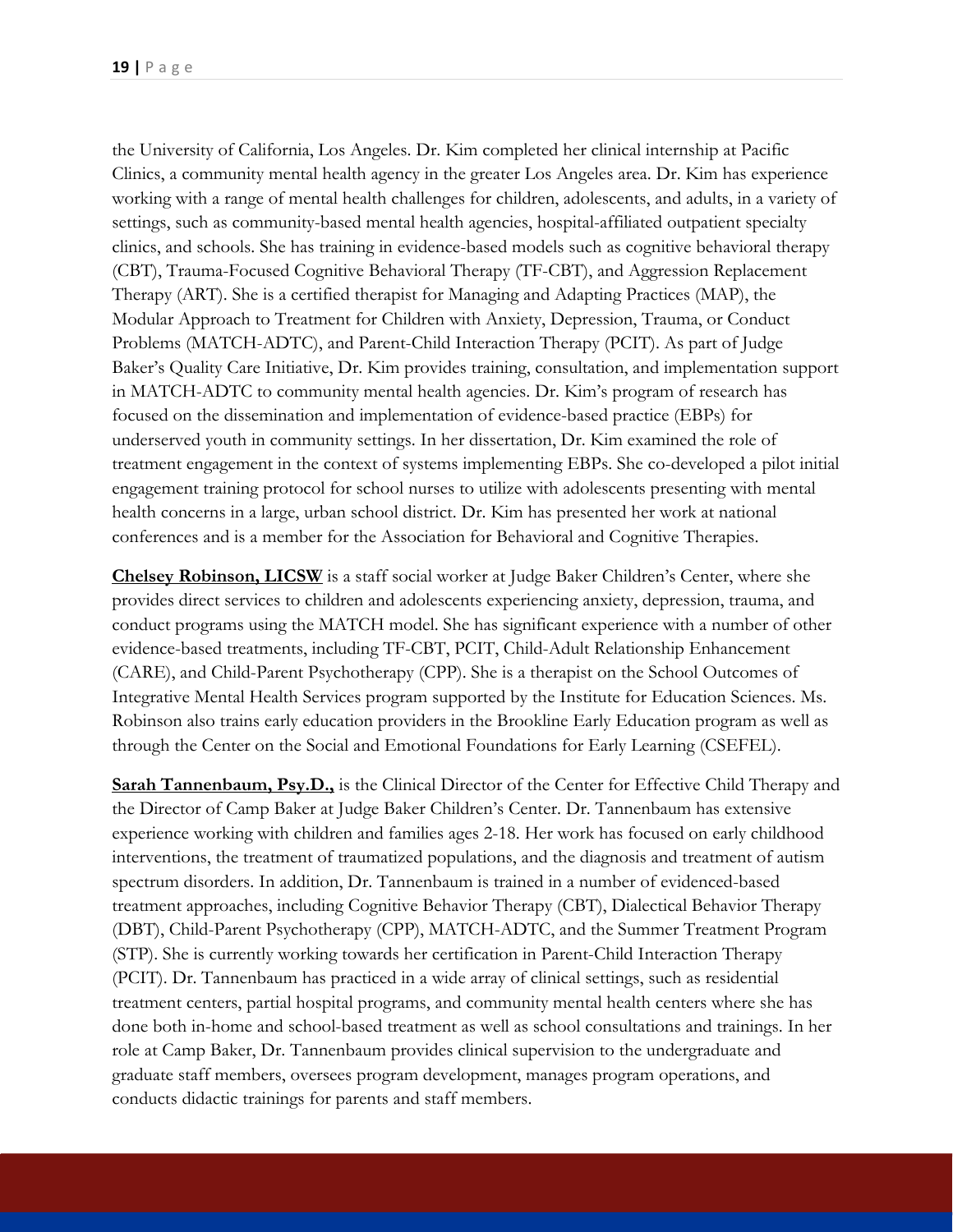**Noelle Vega, Psy.D. MSW, CAGS** is a clinician and the upper school clinical coordinator at the Manville School where she works directly with students with diverse emotional, social, and behavioral challenges. Previously, Dr. Vega worked as a school psychologist where she led various social skill groups as well as consulted with parents and teachers to assist in supporting students through evidence based practice. Previous experience also includes leading a social skills group for college students with various communication and social challenges. Additionally, as part of Dr. Vega's doctoral studies, she created and directed the "Transitions" program at a local college which was designed to provide a comprehensive, flexible support service system of academic interventions, counseling supports, independent living assistance, peer mentoring, and social skill instruction for students with emotional and social challenges at the collegiate level. The Transitions program continues to thrive to this day. Dr. Vega received her doctorate in psychology from William James College, her masters in social work from Salem University, and a certificate in advanced study in school psychology from UMASS Boston.

**Kristina Shapiro, Ph.D., NCSP** is a staff psychologist at the Manville School where she provides case management, psychological assessment and individual and group therapy for students with diverse social, emotional and behavioral challenges. Prior to her work at Manville, Dr. Shapiro was the Director of Training for McLean-Franciscan's Community Based Acute Treatment (CBAT) and Child & Adolescent Inpatient practicum student training programs. She also worked as a staff psychologist for the Inpatient program, where she offered staff training, managed the group therapy program, and provided individual therapy, parent coaching, brief psychological assessment and team consultation. Dr. Shapiro has experience working with a range of acute psychiatric presentations, including mood and anxiety disorders, psychosis, personality disorders, and trauma. She has expertise in crisis management with a specific interest in suicidality and how to work with individuals in psychiatric distress. Additionally, Dr. Shapiro has experience with a number of evidence-based treatments, including Cognitive Behavioral Therapy (CBT) and Dialectical Behavioral Therapy (DBT). She is currently working towards her certification in the Modular Approach to Treatment for Children with Anxiety, Depression, Trauma or Conduct Problems (MATCH-ADTC). Dr. Shapiro earned her Master of Arts and Doctorate of Philosophy in School Psychology at the University of North Carolina at Chapel Hill. She completed her APA doctoral internship at Andrus Children's Center and postdoctoral fellowship at Salem Hospital/Mass General Brigham.

**Jeevitha Kempegowda, Psy.D.** is a Staff Psychologist at Manville School, Judge Baker Children's Center. Dr. Kempegowda completed her MSc. in psychology from Bangalore University, and a clinical psychology graduate fellowship (MPhil.) from the National Institute of Mental Health and Neurosciences (NIMHANS) Bangalore, which is one of the premier mental health hospitals in India that provides both inpatient and outpatient psychiatric and neurological services for children and adult population. While pursuing her doctoral program at Wright State University (WSU) School of Professional Psychology, she served on numerous projects, including mental health education and awareness in the college student population. Dr. Kempegowda was the founding member of Active Minds, Inc. chapter and also served on the Advisory committee for Multicultural Affairs and Community Engagement at WSU. She also received specialized training in Leadership Education in